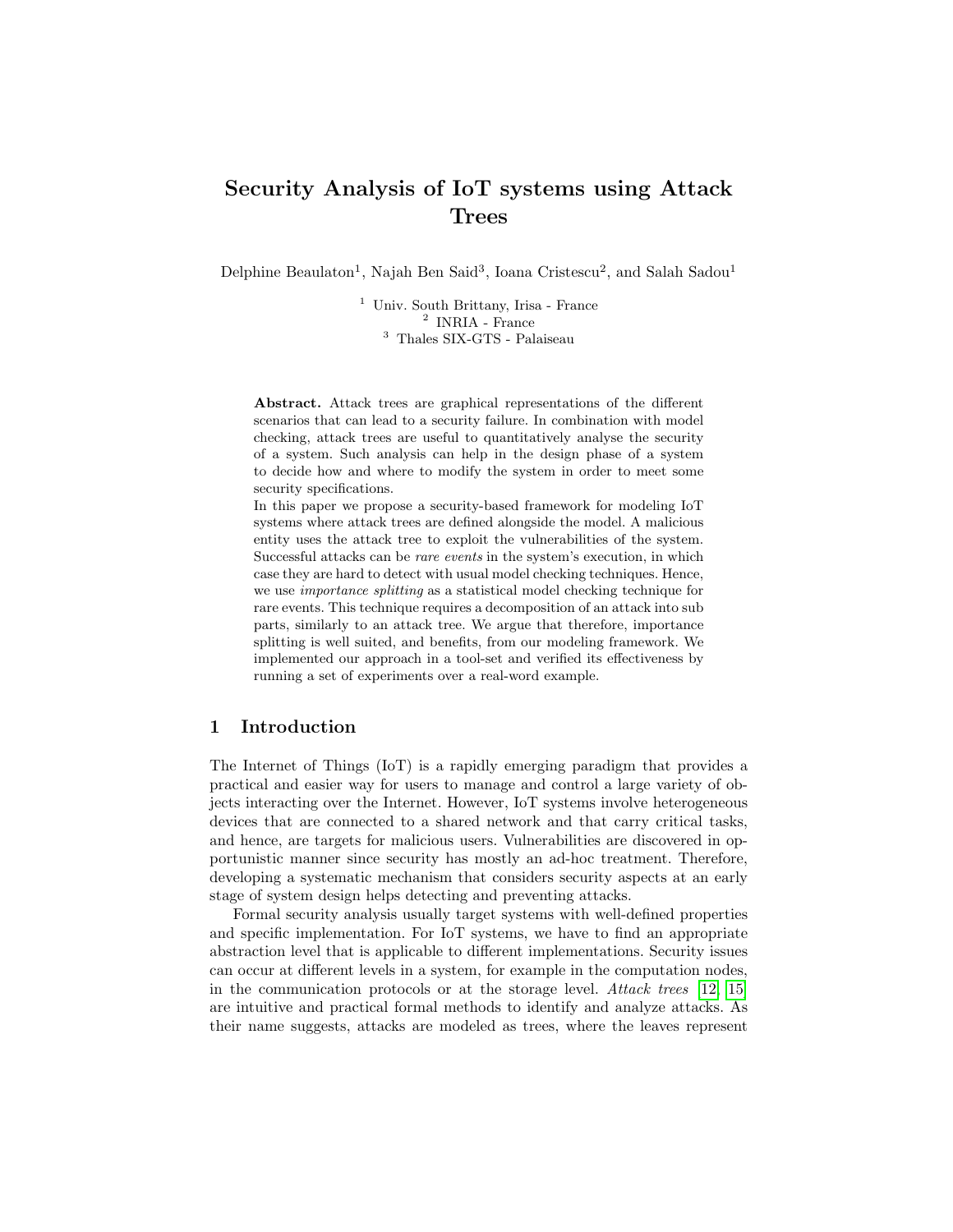elementary steps needed for the attack, and the root represents a successful attack. The internal nodes are of two types, indicating whether all the sub-goals (an AND node) or one of the sub-goals (an OR node) must be achieved in order to accomplish the main goal. Moreover, attack trees can express security issues of different nature in an uniform way. Hence, combining both formal analysis and attack trees helps to track and monitor the entire system in order to detect security breaches.

In this paper we present a framework to formally model IoT systems and analyse them using attack trees. In the formal modeling language we introduce, IoT systems are represented as a set of entities that communicate with each other if some verification on their identity holds. A malicious entity, called the Attacker, is explicitly represented in the system. The rest of the entities in the system may inadvertently help the Attacker by leaking their sensitive data. Equipped with the acquired knowledge the Attacker can then intrude the victim entities. Therefore, the system's vulnerabilities are also explicit in the model, and are represented by leaks.

We also propose a correct-by-construction transformation of an IoT model into a stochastic component-based model, called  $SBIP$  [\[2,](#page-17-0) [4\]](#page-17-1), for which an execution engine is developed and maintained. We can therefore execute our IoT model and run several verification and analysis tests, such as deadlock detection. Moreover, the attack tree provided with the model is transformed into a monitor that observes the interactions the Attacker has with the system and analyse when an attack is successful.

We then ask what is the probability of a successful attack given an IoT system and an attack tree. To respond to this question, we use two methods of statistical model checking (SMC) [\[4\]](#page-17-1): Monte Carlo, a standard SMC method, and importance splitting [\[9\]](#page-18-2). The Monte Carlo method consists of sampling the executions of an IoT system and computing the probability of an attack based on the number of executions for which the attack was successful. A successful attack can be considered a rare event if its probability value is in the range of 10<sup>−</sup><sup>5</sup> or 10<sup>−</sup><sup>6</sup> . For rare events, the Monte Carlo method can be problematic as it requires a large number of simulations for a correct estimate. We therefore use a second SMC method, developed for rare events, called importance splitting [\[9\]](#page-18-2). Importance splitting assumes that an execution leading to a rare event can be decomposed into several intermediate steps. Instead of executing a system until the rare event occurs, the execution is stopped after one of the intermediate steps is reached. The execution is restarted then from that step onward. Not only importance splitting can infer the probability of a rare event but it is also well suited for attack trees. The intermediate steps leading to a rare event are deduced from the nodes in the tree leading to a successful attack.

We implemented a tool chain to automate the analysis presented above. It consists of a compiler from our IoT modeling language into SBIP. The execution engine of SBIP is then used to produce simulations of the system, which are then fed to Plasma [\[5\]](#page-17-2), a model checker that implements both Monte Carlo and importance splitting. Throughout our paper, we use a running example involving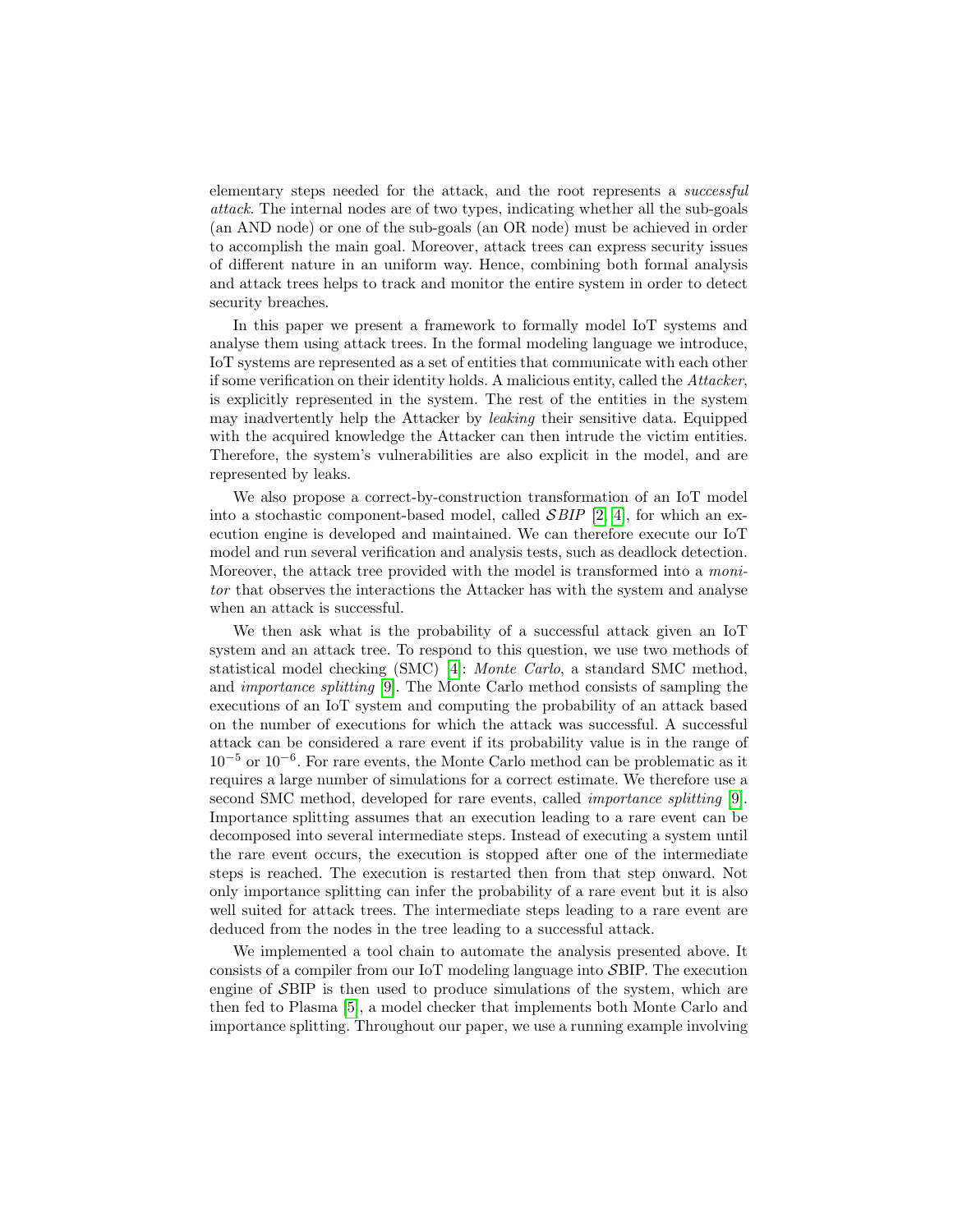cyber-attacks on a Smart Hospital. The example is based on existing attacks carried against hospitals IT system as reported by TrapX [\[1\]](#page-17-3) and ENISA [\[6\]](#page-17-4).

The paper is structured as follows. Section [2](#page-2-0) presents the IoT modeling language, Section [3](#page-6-0) introduces attack trees and Section [4](#page-7-0) presents SBIP. The transformation from IoT to  $\mathcal{S}$ BIP is shown in Section [5.](#page-10-0) Section [6](#page-13-0) presents the two SMC techniques. In Section [7](#page-15-0) we validate our approach using some experiments on the running example. Related works that we are aware of, are summarised and compared with our work in section [8.](#page-16-0) Lastly, Section [9](#page-17-5) concludes.

## <span id="page-2-0"></span>2 Probabilistic IoT Models

The components of an IoT system, called entities, have each a knowledge, used to allow (or disallow) its interaction with the rest of the system. For instance, an entity can send an email to another entity only if it knows its email address. Or an user needs to know the url of a website in order to access it; we say that the url is part of the user's knowledge. For simplicity, we represent knowledge as a finite set of values.

Protocols are used at each interaction to verify the knowledge of the interacting entities. Each value is associated to a protocol. Two entities can communicate through a protocol if they have a common value for that protocol. We write C for a set of protocols, ranged over by c and Val for a set of values ranged over by  $v$ .

#### 2.1 Processes and States

Each entity has a unique identifier, denoted by  $e_1, \dots, e_n$  and a running process. The grammar of processes is defined in Figure [1.](#page-2-1)

<span id="page-2-1"></span>Process  $P, Q ::= T \parallel P \mid Q$ Thread  $T, U ::= 0 || A || \sum$ i∈I  $[n_i]a_i \cdot T_i$  where  $n_i \in (0,1]$  and  $\sum$ i∈I  $n_i=1$ Action  $a, b \ ::= e \frac{c}{v} e'$  (SEND)  $|| e \stackrel{c}{\leftarrow} e'$  (RECEIVE)  $||$  $e \longrightarrow e'$  (LEAK)||  $e \leftarrow e'$  (COLLECT) ||  $\tau$  (INTERNAL) Definition  $A \stackrel{\text{def}}{=} T$ 

State  $s ::= \emptyset \mid \langle P, k \rangle \mid s \mid s$ .

Fig. 1: Syntax of the probabilistic IoT-calculus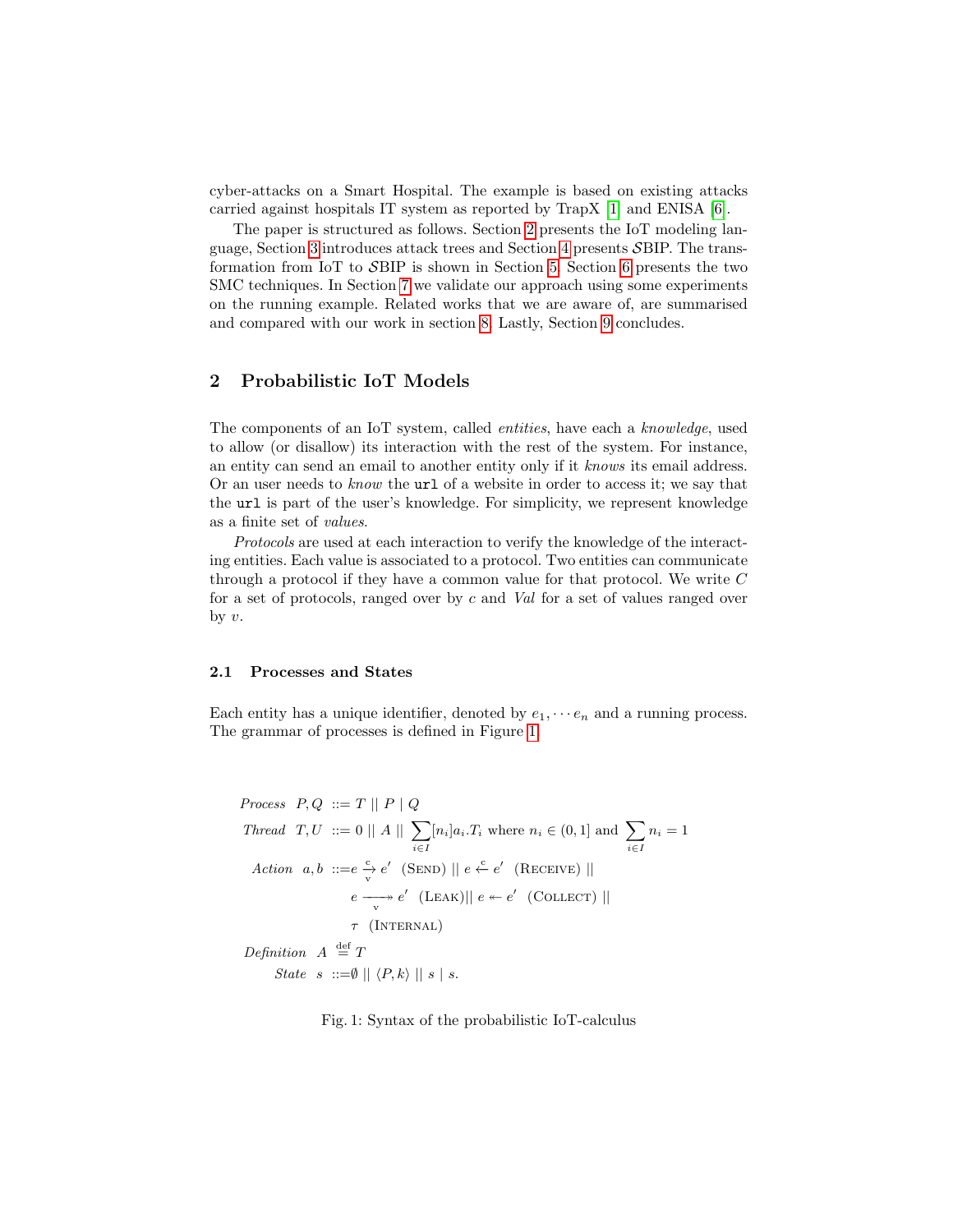Processes are composed of threads, using the parallel composition operator. A thread can only do sequential computations. We write 0 for the inactive thread and A for the (recursive) definitions of threads.

The actions of a thread consists of sending and receiving values under an agreed upon protocol. We distinguish between "safe" interactions and the ones that can potentially lead to security issues, called leak and collect. A leak is a send action where there is no protocol governing the interaction and collect is its receive counterpart. Processes can also do silent moves, denoted by  $\tau$ . Moreover, actions are equipped with a probability, denoted by  $[n]a$ , for an action a and a probability  $n \in [0, 1]$ . Threads can therefore do a probabilistic choice between actions, with the restriction that the sum of the probabilities of all available actions is 1. If there is only one available action, its probability is 1 and can be omitted.

A knowledge function  $K : E \times C \rightarrow \mathcal{P}(Val)$  associates a set of values to each entity and protocol. For simplicity we write  $k_i^c$  for the knowledge of entity i under protocol c. The function protocol :  $Val \rightarrow C$  associates each value to a protocol.

Each entity, has at any state of its computation, a running process  $P$  and a knowledge k. The grammar for states is included in Figure [1.](#page-2-1) The global state of a IoT system consists of the parallel composition of all entities states  $s_1 | \cdots | s_n$ , where  $s_i$  is the current state of the entity  $e_i$ .

#### 2.2 Operational semantics

We define  $\equiv_P \subseteq P \times P$  to be the smallest congruence on processes which includes the associativity and the commutativity for  $+$  and  $|$ ; the identity element 0 for | and the unfolding law for definitions:  $A \equiv_P T$  if  $A \stackrel{\text{def}}{=} T$ . We also introduce a congruence relation on states  $\equiv_s \subseteq s \times s$  which includes the associativity and the commutativity for  $\vert$ , the identity element  $\emptyset$  and which generalizes the congruence on processes: if  $P \equiv_P Q$  then  $\langle P, k \rangle \equiv_s \langle Q, k \rangle$ .

The operational semantics of Figure [2,](#page-4-0) defines a transition system  $(S, T, L, s_0)$ where we write S for the set of states, with  $s_0$  the initial state,  $L \subseteq \{\tau\} \cup$ ( $\{SR, LC\} \times Val$ ) for a set of labels, ranged over by l, and  $T \subseteq S \times [0, 1] \times L \times S$ for a set of transitions, where each transition is decorated by a probability and by a label. A transition can either be internal, labeled by  $\tau$ , or it can be an interaction between two entities exchanging a value.

In our semantics, a probabilistic choice is always resolved locally, using the Choice rule. A transition derived by the Choice rule is considered internal and is labeled  $\tau$ . A process can also do internal transitions using rule INTERNAL. Rule SENDRECEIVE defines the interaction between two components  $e_1$  and  $e_2$ . The interaction is allowed if the sender and the receiver share some common values under the protocol c. After the interaction, the receiver's knowledge is updated by adding the received value under the corresponding protocol. A LEAKCOLLECT interaction proceeds similarly, except that there are no checks on the knowledge of the two components. Rules Congruence and ParProc allows one to use congruence and parallel composition on states to derive transitions.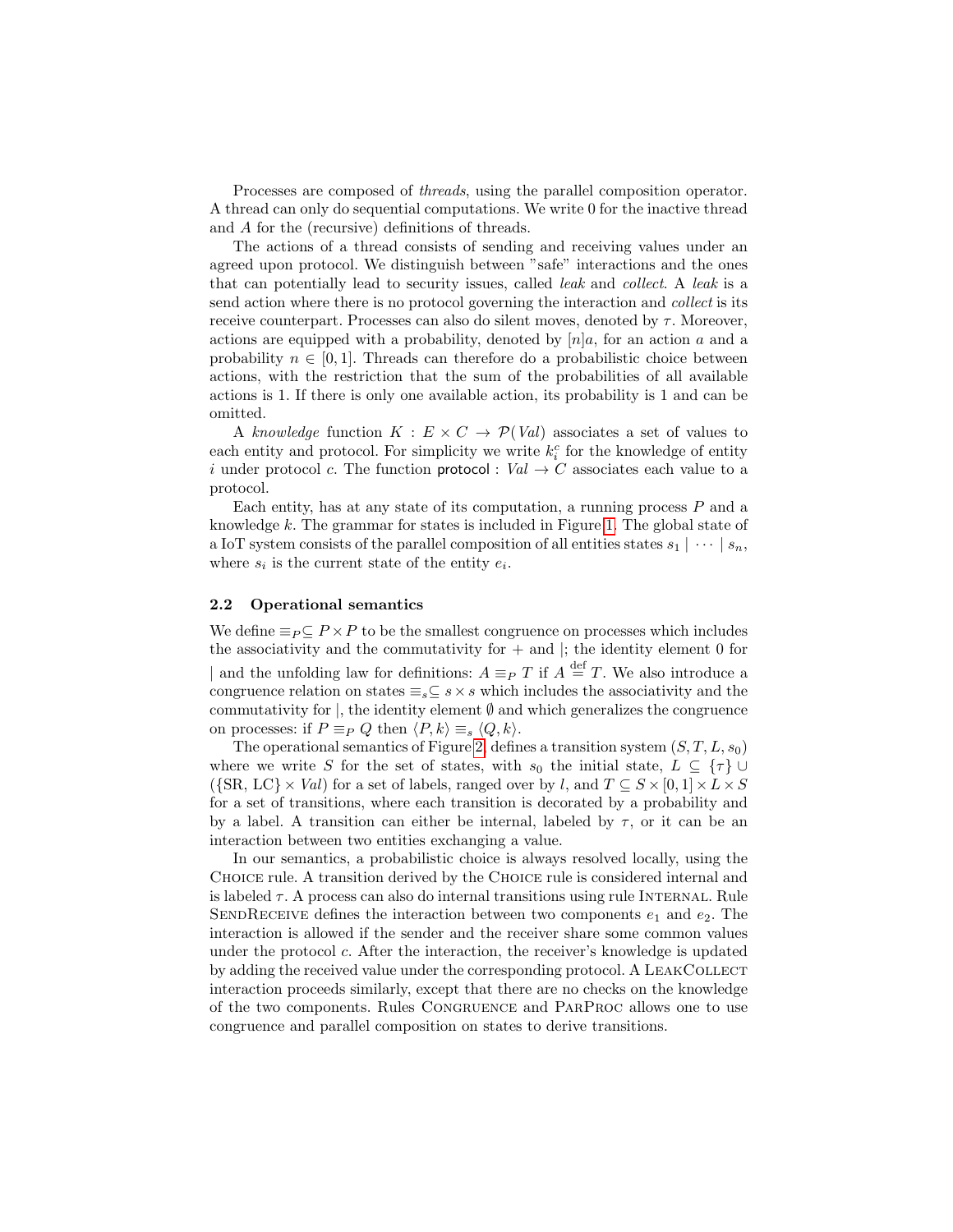<span id="page-4-0"></span>

| Сноісе                                                                                                                                                                                                                             | <b>INTERNAL</b>                                                                                                                                                                                                                                   |                                             |  |  |  |  |  |
|------------------------------------------------------------------------------------------------------------------------------------------------------------------------------------------------------------------------------------|---------------------------------------------------------------------------------------------------------------------------------------------------------------------------------------------------------------------------------------------------|---------------------------------------------|--|--|--|--|--|
| $\langle \sum [n_i] a_i.T_i, k \rangle \frac{ n_i }{\tau} \langle a_i.T_i, k \rangle$<br>$i \subseteq I$                                                                                                                           | $\langle \tau.P, k \rangle \stackrel{[1]}{\longrightarrow} \langle P, k \rangle$                                                                                                                                                                  |                                             |  |  |  |  |  |
| <b>SENDRECEIVE</b>                                                                                                                                                                                                                 |                                                                                                                                                                                                                                                   |                                             |  |  |  |  |  |
| $\exists v \in k_1^c \text{ s.t. } v \in k_2^c$ $c' = \text{protocol}(v')$                                                                                                                                                         |                                                                                                                                                                                                                                                   |                                             |  |  |  |  |  |
| $\langle e_1 \xrightarrow[\cdots]{c} e_2.P_1,k_1 \rangle  \langle e_2 \xleftarrow{\mathcal{C}} e_1.P_2,k_2 \rangle \xrightarrow[\mathcal{S}_{\text{Pov}}]{[1]} \langle P_1,k_1 \rangle  \langle P_2,k_2^{c'} \uplus \{v'\}\rangle$ |                                                                                                                                                                                                                                                   |                                             |  |  |  |  |  |
| LEAKCOLLECT                                                                                                                                                                                                                        |                                                                                                                                                                                                                                                   |                                             |  |  |  |  |  |
| $c' =$ protocol $(v')$                                                                                                                                                                                                             |                                                                                                                                                                                                                                                   |                                             |  |  |  |  |  |
| $\langle e_1 \xrightarrow[V \rightarrow v]{} e_2.P_1, k_1 \rangle \langle e_2 \leftarrow e_1.P_2, k_2 \rangle \xrightarrow[\text{Cav}]{[1]} \langle P_1, k_1 \rangle \langle P_2, k_2^{c'} \rightleftharpoons \{v'\}\rangle$       |                                                                                                                                                                                                                                                   |                                             |  |  |  |  |  |
| PARPROC                                                                                                                                                                                                                            |                                                                                                                                                                                                                                                   | CONGRUENCE                                  |  |  |  |  |  |
|                                                                                                                                                                                                                                    |                                                                                                                                                                                                                                                   |                                             |  |  |  |  |  |
| $\langle P_i, k_i \rangle  \langle P_j, k_j \rangle \frac{ n }{l} \langle P'_i, k'_i \rangle  \langle P'_j, k'_j \rangle$                                                                                                          |                                                                                                                                                                                                                                                   | $s \equiv_s t \frac{ n }{l} s' \equiv_s t'$ |  |  |  |  |  |
| $\langle P_i \mid Q_i, k_i \rangle  \langle P_j \mid Q_j, k_j \rangle \xrightarrow[\quad]{[n]} \langle P'_i \mid Q_i, k'_i \rangle  \langle P'_j \mid Q_j, k'_j \rangle \qquad \qquad s \xrightarrow{[n]} s'$                      |                                                                                                                                                                                                                                                   |                                             |  |  |  |  |  |
| PARSTATE_TAU                                                                                                                                                                                                                       | $\label{eq:2.1} \langle P,k\rangle\xrightarrow[\tau]{\scriptstyle  n\rangle}\langle P',k'\rangle\qquad\text{count}_\tau(\langle P,k\rangle s)=m$<br>$\langle P, k \rangle  s \stackrel{[1/m \cdot n]}{\longrightarrow} \langle P', k' \rangle  s$ |                                             |  |  |  |  |  |
| PARSTATE_INTERACTION                                                                                                                                                                                                               |                                                                                                                                                                                                                                                   |                                             |  |  |  |  |  |

# $\langle P_i, k_i\rangle|\langle P_j, k_j\rangle|s \stackrel{[1/m]}{\longrightarrow}\langle P_i', k_i'\rangle|\langle P_j', k_j'\rangle|s$

count $\tau(\langle P_i, k_i \rangle |\langle P_j, k_j \rangle | s) = 0$ 

#### Fig. 2: The operational semantics of an IoT system

The rules for the global states, PARSTATE\_TAU and PARSTATE\_INTERACTION, give priority to the internal transitions over the binary interactions. Moreover, in each case, we choose a global transition from several local ones using an uniform distribution. We rely on two auxiliary functions,  $count_{\tau}$  and  $count_{SR, LC}$  that count the number of local transitions with labels  $\tau$  and labels SR, LC, respectively.

**Definition 1.** Given an IoT model  $(S, T, L, s_0)$  with an initial state  $s_0$ , an execution is a sequence of transitions in T,  $\sigma = \{s_i \frac{[n_i]}{l_i}, s'_i\}_{0 \le i \le k},$  such that  $s_0 = s$ and  $\forall i \geq 1, s'_{i-1} = s_i$ . The probability of a transition  $s \frac{[n]}{l} s'$  is n and the probability of an execution  $\sigma$  is  $\prod_{0 \leq i \leq k} n_i$ .

<span id="page-4-1"></span>Example 1. Let us now introduce our running example, the Smart Hospital system. Let  $E = \{A(ttoker), H(ospital), E(mployee)\}\$ be three entities which communicate with each other using the protocols  $C = \{url, message, mail, phone\}.$ We introduce the following actions:

$$
AH = A \xrightarrow{\text{url}} H
$$
\n
$$
\longrightarrow H
$$
\n
$$
\text{leakEmail} = H \xrightarrow{\text{emailEmployee}} A
$$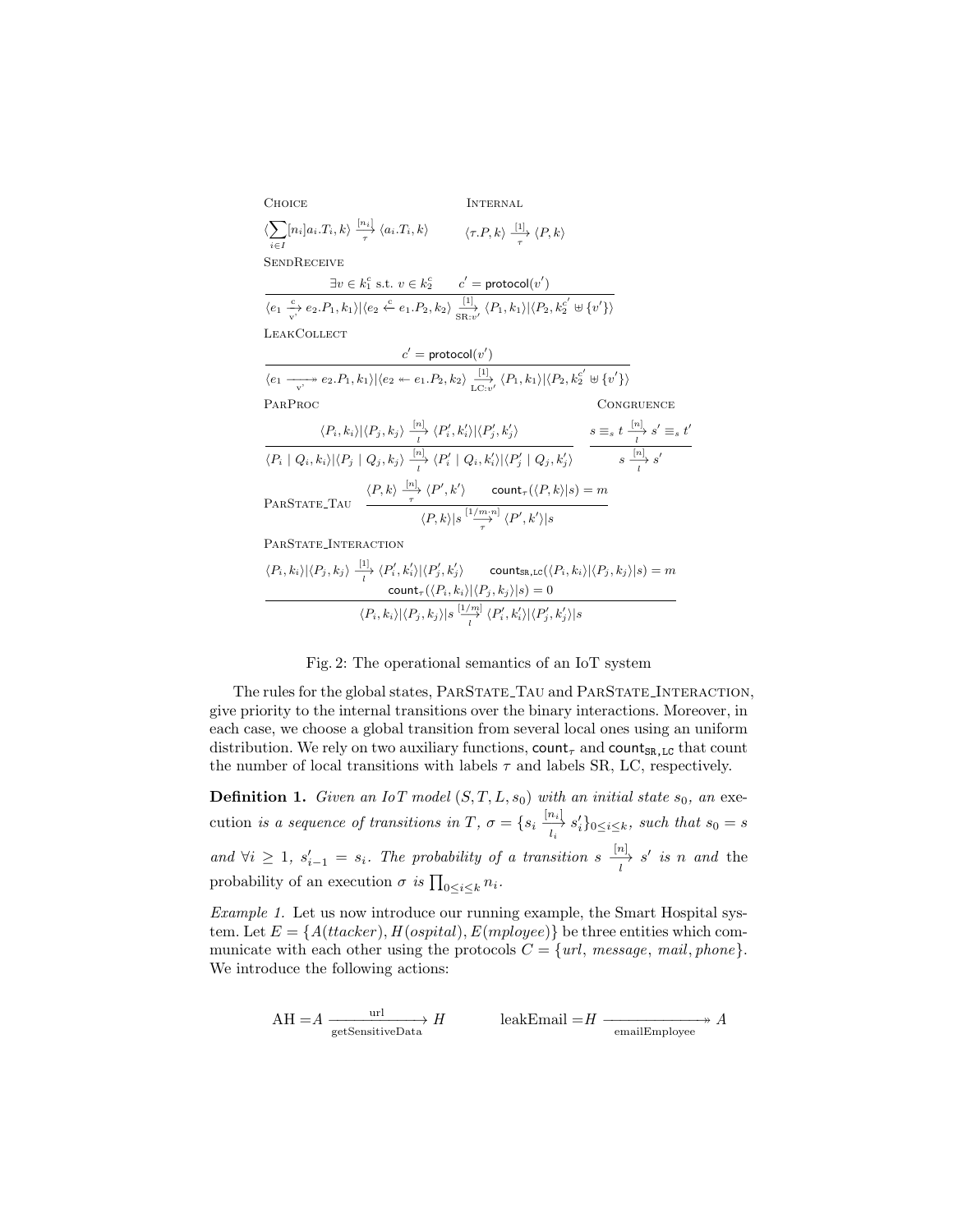$$
HA = H \xleftarrow{\text{url}} A
$$
 leakPhone = H  $\xrightarrow{\text{phone}_\text{phone}_\text{Employee}} A$   
AE-mail =  $A \xrightarrow{\text{mail}} E$  leakIssue =  $H \xrightarrow{\text{issue}_\text{Imployee}} A$   
EA-mail =  $E \xleftarrow{\text{mail}} A$  leakCredentials =  $E \xrightarrow{\text{cred}_\text{Imployee}} A$   
AE.phpove =  $A \xrightarrow{\text{phone}} E$ 

EA\_phone =  $E \xleftarrow{\text{phone}} A$ 

and process definitions:

Attacker =<br>AChoice  $|$  collect<br/>H $|$ collect<br>E  $\text{AChoice} = [0.4] \text{AH}. \text{AChoice} + [0.3] \text{AE}$ \_mail. $\text{AChoice} + [0.3] \text{AE}$ \_phone. $\text{AChoice}$  $\text{collectH} = \text{$A$} \leftarrow \text{$H$}. \text{collectH}$ collect  $E = A \leftarrow E$ .collect  $E$  $Hospital = HA.(n_1]leakPhone.Hospital + [n_2]leakIssue.Hospital +$  $[n_3]$ leakEmail.Hospital +  $[n_4]$ *T*.Hospital)  $Employee = [m_1]EA_mail.EChoice + [m_2]EA_phone.EChoice$  $EC$ hoice = $[m_3]$ leakCredentials.Employee +  $[m_4]$ 7.Employee

A has Attacker as initial process and similarly for H and E. Their initial knowledge is:

 $k_A = \{url = \{urlHospital\}, message = \{getSensitiveData, getCredentials\}\}\$  $k_H = \{url = \{urlHospital\}, mail = \{emailEmplogee\}, phone = \{phoneEmplogee\}\}\$  $k_E = \{mail = \{emailEmplogee\}, phone = \{phoneEmplogee\}\}\$ 

where the missing protocols are initially the emptysets.

Let us now consider the transitions below. The Attacker starts by choosing to contact the Hospital using the internal transition (1), after which the two entities can communicate in transition (2). At this point the Hospital can either leak some sensitive information (*emailEmployee*, *phoneEmployee* or *issueEmployee*) or it can do an internal transition. Transitions  $(3) - (4)$  represent the scenario where *emailEmployee* is leaked. The knowledge of the attacker is augmented with the leaked data:  $k_A^{mail} \cup \{ \text{emailEmployee} \}$  and the attacker can now communicate with the employee using the email protocol.

$$
\langle \text{Attacker}, k_A \rangle \mid \langle \text{Hospital}, k_H \rangle \xrightarrow[\tau]{[0.4]} \tag{1}
$$

$$
\langle AH, AC \text{hoice } | \text{ collect } H | \text{ collect } E, k_A \rangle | \langle \text{Hospital}, k_H \rangle \xrightarrow[\text{sn:getSensitiveData}]{[1]} (2)
$$

$$
\langle \text{Attacker}, k_A \rangle \mid \langle [n_3] \text{leakEmail}.\text{Hospital} + \cdots, k'_H \rangle \xrightarrow{[n_3]} \tag{3}
$$

$$
\langle \text{Attacker}, k_A \rangle \mid \langle \text{leakEmail.Hospital}, k'_H \rangle \xrightarrow[LC: emailEmployee]{[1]} \longrightarrow (4)
$$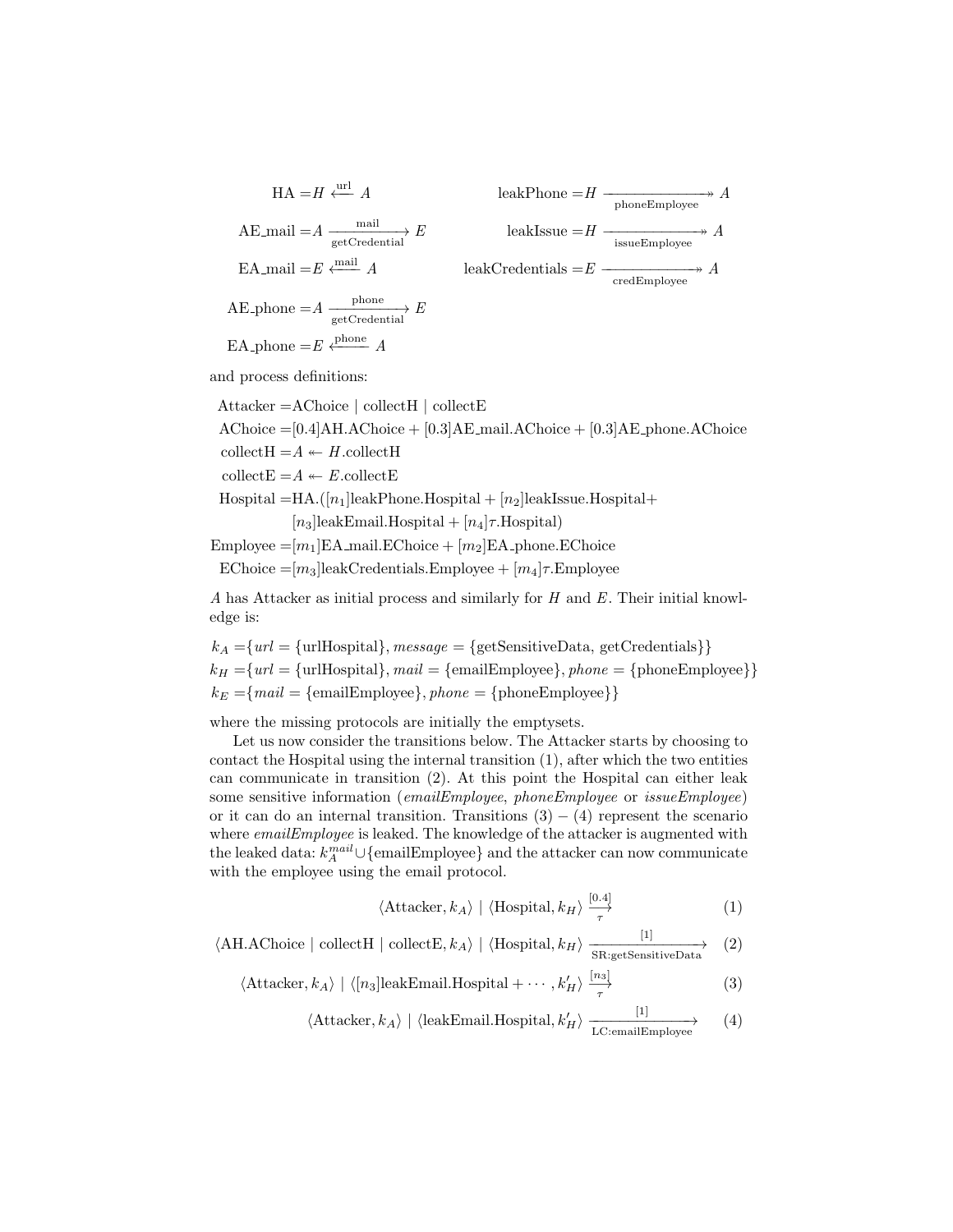$\langle \text{Attacker}, k_A' \rangle ~|~ \langle \text{Hospital}, k_H' \rangle$ 

Suppose that after transition (2), the Hospital does not leak any information:

```
\langleAttacker, k_A \rangle \mid \langle [n_3]leakEmail.Hospital + · · · , k'_H \rangle \frac{[n_4]}{\tau'}\langle \text{Attacker}, k_A \rangle \ | \ \langle \text{Hospital}, k_H' \rangle.
```
Then the Attacker cannot communicate with the Employee. If the Attacker tries to communicate without knowing the emailEmployee, the system deadlocks. A sequence of transitions ending with a deadlock represents an unsuccessful attack.

## <span id="page-6-0"></span>3 Attack Trees

In this section we formally introduce attack trees and we show how attack trees can be used to monitor the execution of an IoT system.

Figure [3](#page-6-1) shows an attack tree for the Smart Hospital in Example [1.](#page-4-1) The root of the tree is the main goal of the Attacker, which is getting the Employee's credentials. The nodes represent the possible attacks. For example the qui pro quo attack consists of contacting the Employee and posing as a technician. For this attack, node get information has to happen as well. It requires for the Attacker to get the Employee's phone number and technical issue, which both are leaked by the Hospital. The second possibility is a phishing attack. It consists of the Attacker contacting the Hospital and then the Hospital leaking the Employee's email. If either of the two attacks succeed, the Attacker can then try to get the Employee's credentials.

<span id="page-6-1"></span>

Fig. 3: An attack tree for the Smart Hospital

Formally, the leaves of the tree corresponds to events happening in the system. An event in an IoT system consists of the exchange of a value between some entities. For example, the node Employee leaks credentials stands for the pair  $(LC, "credEmployee"), meaning that the value *credEmployee* has been leaked,$ through a LeakCollect interaction.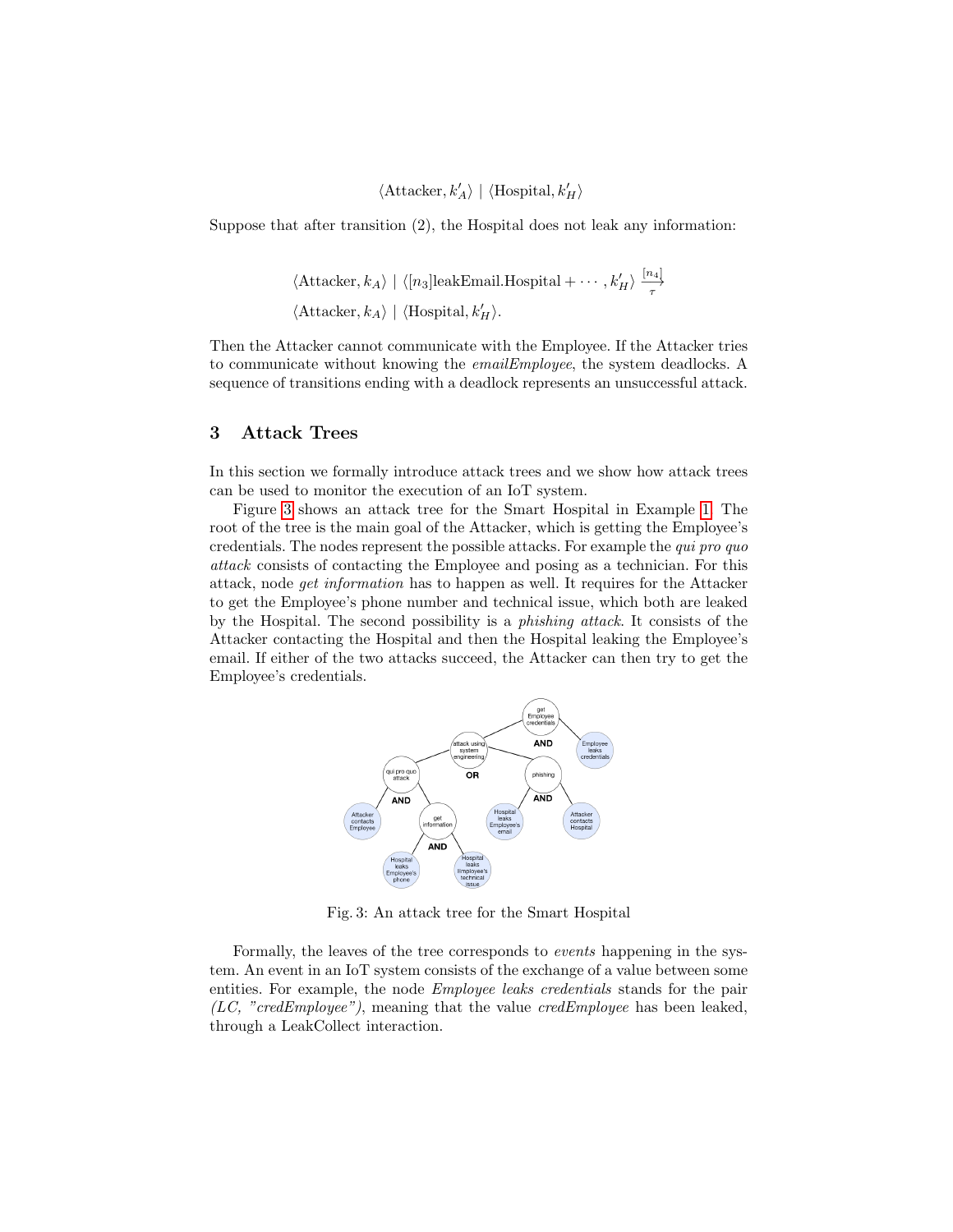**Definition 2.** Let  $\Delta \subseteq \{SR, LC\} \times Val$  be a set of events. An attack tree t is a term constructed recursively from the set  $\Delta$  using the operators  $\vee$  and  $\wedge$ .

An attack tree can also be seen as a Boolean expression, by associating to every event  $e \in \Delta$  a Boolean variable  $v_e$ .

**Definition 3.** Let t be an attack tree. The semantics of t, denoted  $[[t]]$ , consists of a Boolean expression defined by recursion on t as follows:

– if  $e \in \Delta$  then  $[[t]] = v_e$ ;

 $-$  if  $t = t_1 \wedge t_2$  then  $[[t]] = [[t_1]] \wedge [[t_2]]$ ;

 $-$  if  $t = t_1 \vee t_2$  then  $[[t]] = [[t_1]] \vee [[t_2]]$ .

Let  $\mathbf{X} : \Delta \to \{true, false\}$  be a valuation for  $\Delta$ , then the semantics of t w.r.t. **X**, denoted  $[\mathbf{t}](\mathbf{X}) \in \{true, false\}$ , consists in evaluating the associated Boolean formula [\[10\]](#page-18-3).

In order to assess whether an attack was successful, we can use an attack tree to monitor the executions of an IoT system. Given an execution trace  $\sigma$ , its corresponding valuation  $\mathbf{X}(\sigma)$  sets  $v_e$  to true if the event e occurred in  $\sigma$ . If  $\llbracket t \rrbracket(\mathbf{X}(\sigma))$  is true then the execution  $\sigma$  is a successful attack of t.

## <span id="page-7-0"></span>4 SBIP: A Stochastic Component Based Model

SBIP [\[4,](#page-17-1) [2\]](#page-17-0) is a stochastic, component based framework that allows modeling hierarchical systems from *atomic* components. We introduce SBIP in four steps: we start with some preliminary notations; then we introduce the syntax of the atomic components; next its semantics; and lastly we explain how to compose atomic components into hierarchical systems.

#### 4.1 Preliminaries

Let V be a set of variables, and for each variable  $v_i \in V$ , let  $D_i$  be its data domain, denoted by  $v_j : D_j$ . A valuation for the variables in V is a function  $\mathbf{X}: V \to \cup_j D_j$  which assigns values to variables. We denote  $\mathbf{X}(v)$  the valuation of the variable  $v \in V$ .

Let  $E$  be a set of operators. We denote by  $E[V]$  the set of expressions constructed from a set of variables V and operators. A function  $f(V)$  is then just an expression in  $\mathbb{E}[V]$ . We denote  $\mathbf{X}(e)$  the valuation of the expression  $e \in \mathbb{E}[V]$ according to the valuation of the variables in V .

We write  $v := e$  for an *assignment*, or *update* of v, and write  $\mathbb{A}[V]$  for a set of assignments for the variables in  $V$ .

We distinguish between two types of variables: the deterministic variables and the random variables, used for encoding the stochastic behavior. A random variable v is associated with a probability distribution  $\mu$  over its valuation domain D, denoted as  $v \sim \mu$ , where  $\mu : D \to [0, 1]$  and  $\sum_{x \in D} \mu(x) = 1$ .

Lastly, we denote  $(f \circ g)(x) = f(g(x))$  the composition of functions. If the two functions have disjoint domains, we write  $f \sqcup g$  for their disjoint composition. We use  $\cup$  for set union and  $\uplus$  for disjoint union.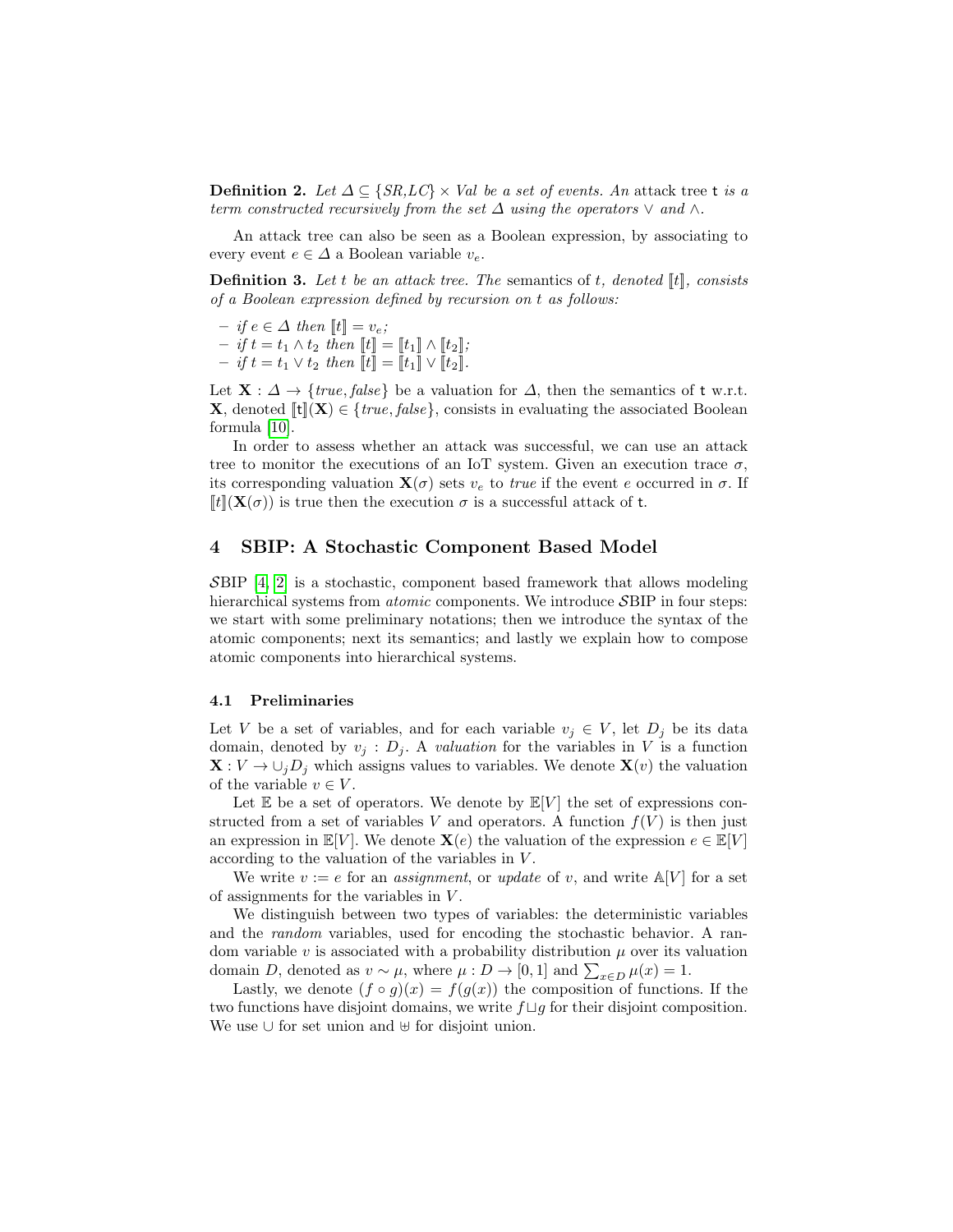#### 4.2 Stochastic Atomic Components

SBIP components are 1-safe Petri-Nets equipped with (i) ports that allow the component to communicate with other components; and (ii) variables that can be read and updated during communications.

**Definition 4.** A stochastic atomic component consists of the tuple  $\mathcal{B} = (P, V, N)$ , where

- $P$  is a set of communication ports.
- $-V = V^d \oplus V^p$ , with  $V^d = \{v_1, \ldots, v_n\}$  a set of deterministic variables and  $V^p = \{v_1^p, \ldots, v_m^p\}$  a set of random variables with an associated distribution  $v_i^p \sim \mu_i$ .
- $-V = (L, L_0, T)$  is a Petri-Net<sup>[4](#page-8-0)</sup> where L is a set of places and  $L_0 \subseteq L$  are the initial places. T is a set of transitions  $t = (\mathbf{e}_t, \langle p, g, f \rangle, t^{\bullet})$  where  $\mathbf{e}_t$  (resp.  $t^{\bullet}$ ) is the set of input (resp. output) places of t. Transitions are labeled by the triple  $\langle p, g, f \rangle$  where  $p \in P$  is a port,  $g \in \mathbb{E}[V]$  is a guard and  $f = (f^d, R^p)$ is an update function, such that  $f^d = \{v := f(V) \mid v \in V^d\} \in \mathbb{A}[V]$  is a set of functions that update the deterministic variables and  $R^p \subseteq V^p$  is a subset of random variables to be updated.

We sometimes write  $p_t, g_t$  and  $f_t^d, R_t^p$  for the label of t. We define markings as the set of functions  $m: L \to \{0,1\}$ . Given two markings  $m_1, m_2$  we define inclusion  $m_1 \leq m_2$  iff for all  $l \in L$ ,  $m_1(l) \leq m_2(l)$ . Also, we define addition  $m_1+m_2$  as the marking  $m_{12}$  such that, for all  $l \in L$ ,  $m_{12}(l) = m_1(l) + m_2(l)$ .

A priority order on a set of ports is a partial order, where each element  $p < p'$ of the order is called a priority. Whenever the system has a choice between the two interactions on two ports p or  $p'$ , the interaction on  $p'$  is chosen.

#### 4.3 Semantics of Stochastic Atomic Components

The semantics of a SBIP component  $\mathcal{B} = (P, V, N)$  consists of a transition system M, where the states are of the form  $(m, X)$ , for m a marking of N and  $X$  a valuation of  $V$ .

The random variables engender a probabilistic behavior over transitions of M. Let us consider an atomic component  $\beta$  in Figure [4a](#page-9-0) that has a transition going from place  $l_1$  to place  $l_2$  using port p, with a guard that is always true, and which updates a random variable  $v$  with the valuation domain  $D$  and distribution  $\mu$ . Assuming the initial value of v is  $x_0$ , when executing  $\beta$ , there will be several possible transitions, shown in Figure [4b,](#page-9-1) from state  $({l_1}, x_0)$  to states  $({l_2}, x_i)$  for all  $x_i \in D$ . The probabilities of these transitions is given by  $\mu$ . Since the random variables are independent, when several random variables are updated, the resulting distribution on transitions is the product of the distributions associated to each variable.

<span id="page-8-0"></span><sup>&</sup>lt;sup>4</sup> N is equivalent to the extended 1-safe Petri-Net  $(L, L_0, T, F)$  where  $F = \{(l, t) \mid$  $l \in \cdot t$   $\cup$  { $(t, l) \mid l \in t^{\bullet}$ } is the token flow relation and can be deduced from T.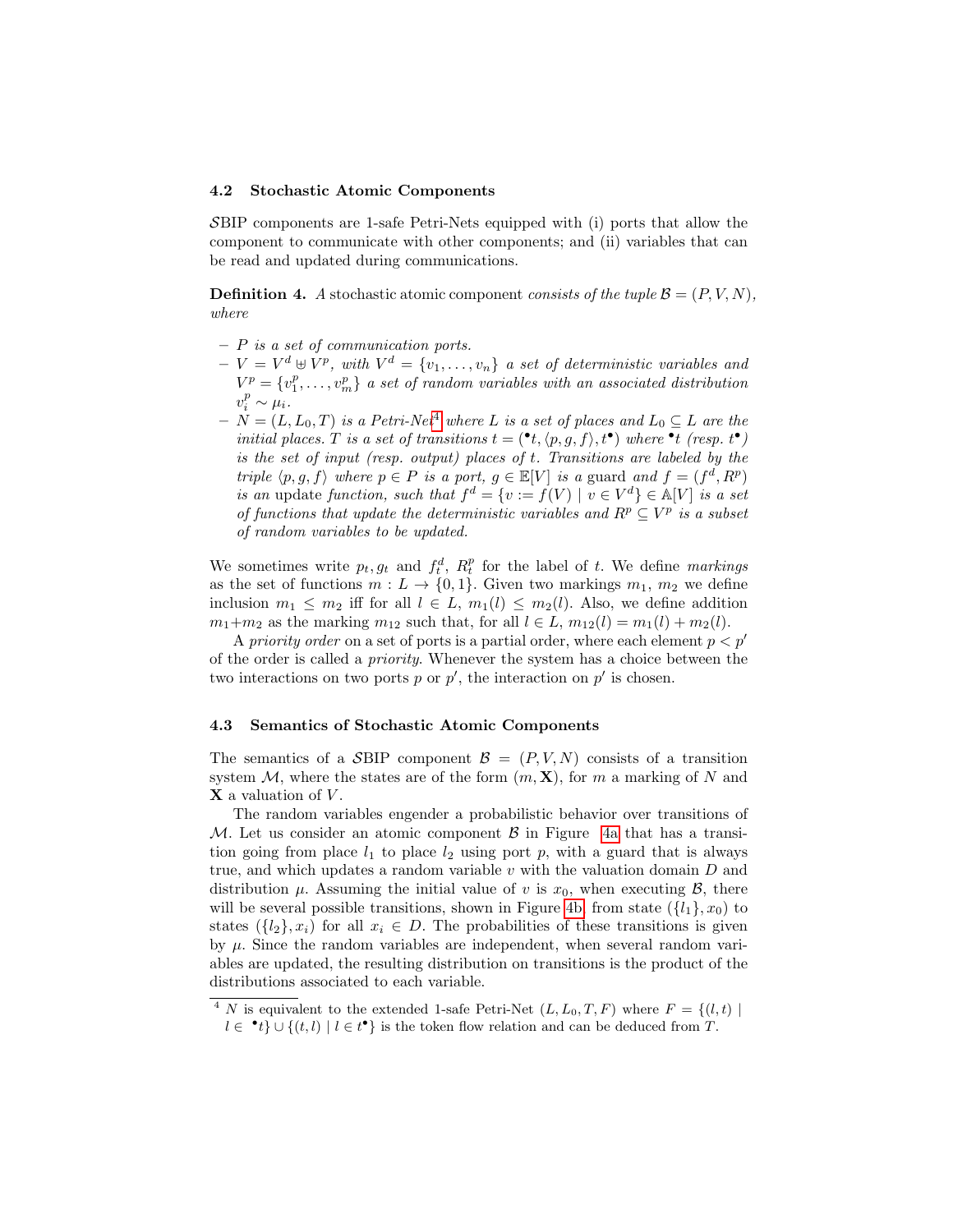<span id="page-9-0"></span>

<span id="page-9-1"></span>Fig. 4: Example of a stochastic atomic component  $\beta$  and its behavior.

Atomic components with random variables lead to behaviors that combine both stochastic and non-deterministic aspects. A transition is possible if a communication is ready on its associated port. At any given state, several ports can be ready for a communication, and thus several transitions can be enabled, regardless of whether they are associated or not with random variables. Nondeterminism is always resolved in SBIP to a probabilistic choice on an uniform distribution. To formally state this, we denote with  $\mathsf{Enabled}(m; \mathbf{X})$  the set of transitions in T that are enabled by m for a valuation **X**: Enabled $(m; \mathbf{X}) = \{t \in$  $T \mid \mathbf{^*}t \leq m$  and  $\mathbf{X}(g_t)$  is true}<sup>[5](#page-9-2)</sup>.

<span id="page-9-3"></span>**Definition 5.** The semantics of a stochastic component  $\mathcal{B} = (P, V, (L, L_0, T))$ with  $X_{init}$  an initial valuation, is defined as a probabilistic transition system  $\mathcal{M} = \langle Q, \pi, P, q_0 \rangle$ , where:

- Q is a set of states of the form  $(m, X)$ ;  $q_0 = (m_0, X_{init})$  is the initial state where  $m_0$  is the marking associated to  $L_0$ , i.e.  $m_0(l) = 1 \iff l \in L_0$  and 0 otherwise;
- $\pi \subseteq Q \times P \times Q$  is a set of transitions defined by the following rule:

$$
\begin{array}{c} t\in T \quad \quad ^{\bullet}t\leq m \quad \ m'=m-\quad ^{\bullet}t+t^{\bullet} \quad \ \mathbf{X}(g_t)=true \\ \mathbf{X}'=[v^d:=\mathbf{X}(f^d_t),v^p:=\textit{random}(\mu)] \quad \ v^d\in V^d \quad \ v^p\in R^p_t, v^p\sim \mu \\ \quad \ (m,\mathbf{X})\xrightarrow{p_t} (m',\mathbf{X}') \end{array}
$$

Lastly, we defined the probability of a transition as follows:

$$
\mathbb{P}\big(q\xrightarrow{p} q'\big)=\frac{1}{|\mathsf{Enabled}(m; \mathbf{X})|}\cdot \prod_{v_i\in R^p, v_i\sim \mu_i}\mu_i(X'(v_i)).
$$

In the definition above we say that the state  $(m', \mathbf{X}')$  is a successor of state  $(m, X)$ , if t is a transition of T enabled by the marking m, the guard  $g_t$  evaluates to *true* and the new valuation **X'** on the variables  $V^d \cup V^p$  is obtained by applying  $f_t^d$  on the deterministic variables  $V^d$  and updating the random variables in  $R_t^p$ . The probability of a transition is computed by first selecting a transition with an uniform distribution from the set of enabled transitions; and then, selecting the next state according to the distributions attached to the random variables.

<span id="page-9-2"></span><sup>&</sup>lt;sup>5</sup> Remark that the cardinality of  $\mathsf{Enabled}(m; X)$  can be greater than one.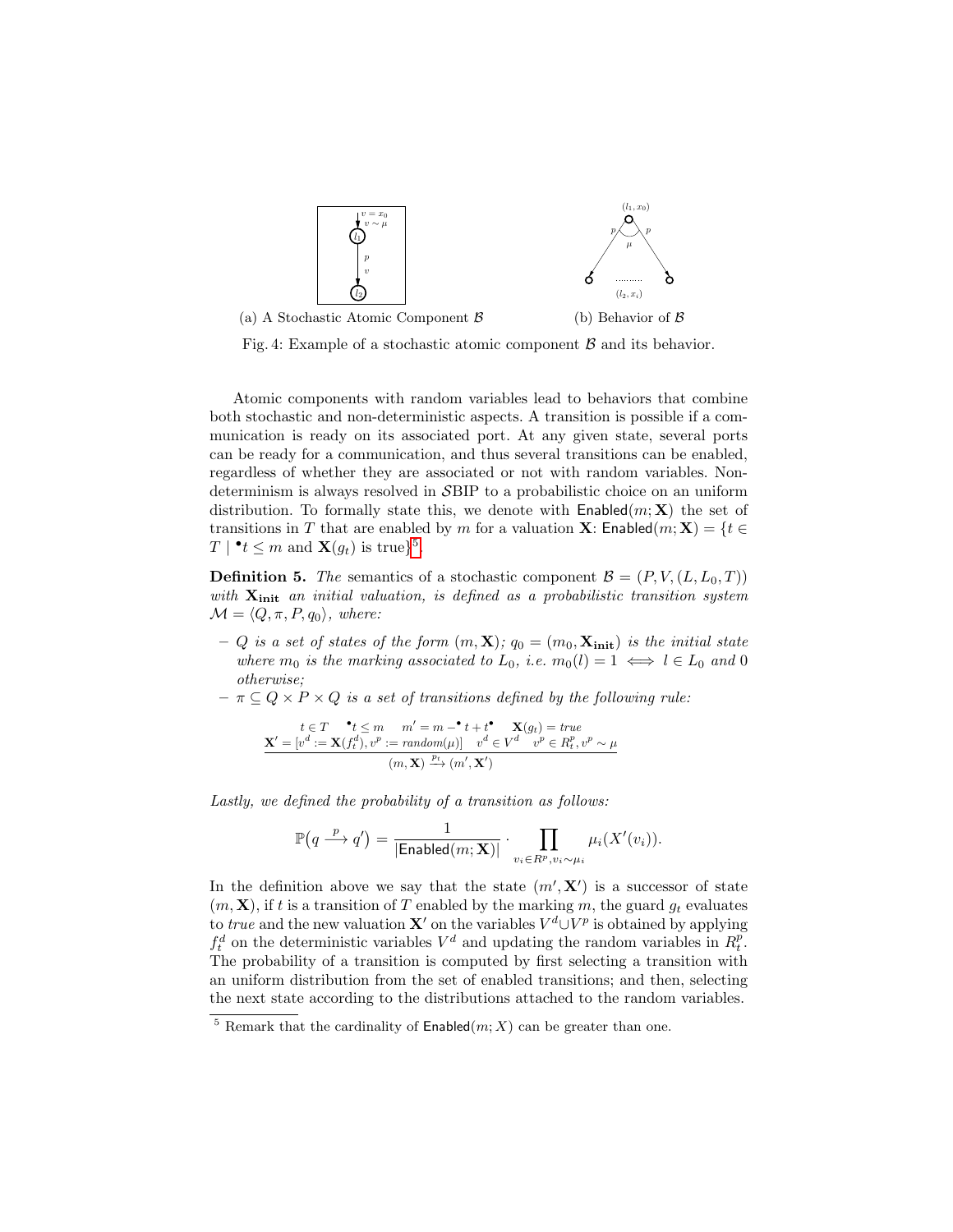#### <span id="page-10-1"></span>4.4 Composition of Stochastic Components

**Definition 6.** An interaction  $\gamma = (P, G, F)$  on a set of components  $\mathcal{B}_i = (P_i, F_i)$  $V_i, N_i$ , for  $i \in I$ , where I is set of indexes, consists of:

- $-P = \{p_i \mid p_i \in P_i, i \in I\}$  is a disjoint set of ports containing exactly one port from each  $\mathcal{B}_i$ ,  $i \in I$ ;
- G is a global guard defined on  $V_{\gamma} = \bigcup_{i \in I} V_i$ ;
- $-F = \{v := F(V_\gamma) \mid v \in \cup_{i \in I} V_i^d\}$  is a global update function used to exchange values between components.

For n atomic components and for  $\Gamma$  a set of interactions, we write  $\Gamma(\mathcal{B}_1, \ldots, \mathcal{B}_n)$ their composition into a stochastic component. Intuitively the local transitions of the atomic components synchronise to produce global transitions using the interactions.

<span id="page-10-2"></span>**Definition 7.** Let  $\Gamma$  be a set of interactions defined on n components  $\mathcal{B}_i =$  $(P_i, V_i, N_i)$ , with  $N_i = (L_i, L_{0,i}, T_i)$  for  $i \leq n$ . The composition of the n components, denoted as  $\Gamma(\mathcal{B}_1,\ldots,\mathcal{B}_n)$ , is a stochastic component  $\mathcal{B} = (\Gamma, V, N)$ , with  $N = (L, L_0, T)$ , defined as follows:

- $-V = \bigcup_{i \leq n} V_i;$
- $L = \cup_{i \leq n} L_i \text{ with } L_0 = \cup_{i \leq n} L_{0,i}$ ;
- $\overline{T} = \{ (\overline{\bullet} T_\gamma, \langle \gamma, g, f \rangle, T_\gamma^{\bullet}) \mid \gamma \in \Gamma \}, \text{ where } T_\gamma = \{ t_i \mid p_i \in P_\gamma \} \text{ is the set of } \gamma$ transitions that synchronize on the interaction  $\gamma \in \Gamma$ . Then  ${}^{\bullet}T_{\gamma} = \{l \mid l \in {}^{\bullet}$  $t_i, t_i \in T_\gamma$  and  $T_\gamma^{\bullet} = \{l \mid l \in t_i^{\bullet}, t_i \in T_\gamma\}$ . Each transition is labeled by the triple  $\langle \gamma, g, f \rangle$  where  $g = G_{\gamma} \wedge (\bigwedge_{t_i \in T_{\gamma}} g_{t_i})$  and  $f = (\sqcup_{t_i \in T_{\gamma}} f_{t_i}) \circ F_{\gamma}$  consists of the composition of all  $f_{t_i}$  with  $\overline{F_{\gamma}}$ .

Assembling stochastic atomic components produces a stochastic atomic component, and thus its semantics is given by Definition [5.](#page-9-3)

We use a priority order, denoted  $\ll$ , which gives priority to the internal transitions over the binary interactions. We write then  $\langle \ll \rangle(\Gamma(\mathcal{B}_1, \ldots, \mathcal{B}_n))$  for a SBIP system.

## <span id="page-10-0"></span>5 Transformation from IoT to SBIP

We now show how to transform an IoT system to SBIP. Entities of an IoT model become atomic components and their communications is represented as interactions.

An entity can have several threads running, all sharing the same knowledge. To model this we encode each thread of a process into a Petri Net (Definition [8\)](#page-11-0). The encoding of a process is then the union of the several Petri Nets, which all have a common set of variables, guards and update functions (Definition [9\)](#page-11-1).

The deterministic variables are used to model the entity's knowledge. The random variables, similarly to [\[4\]](#page-17-1), encode the probabilities associated to actions in a summation process.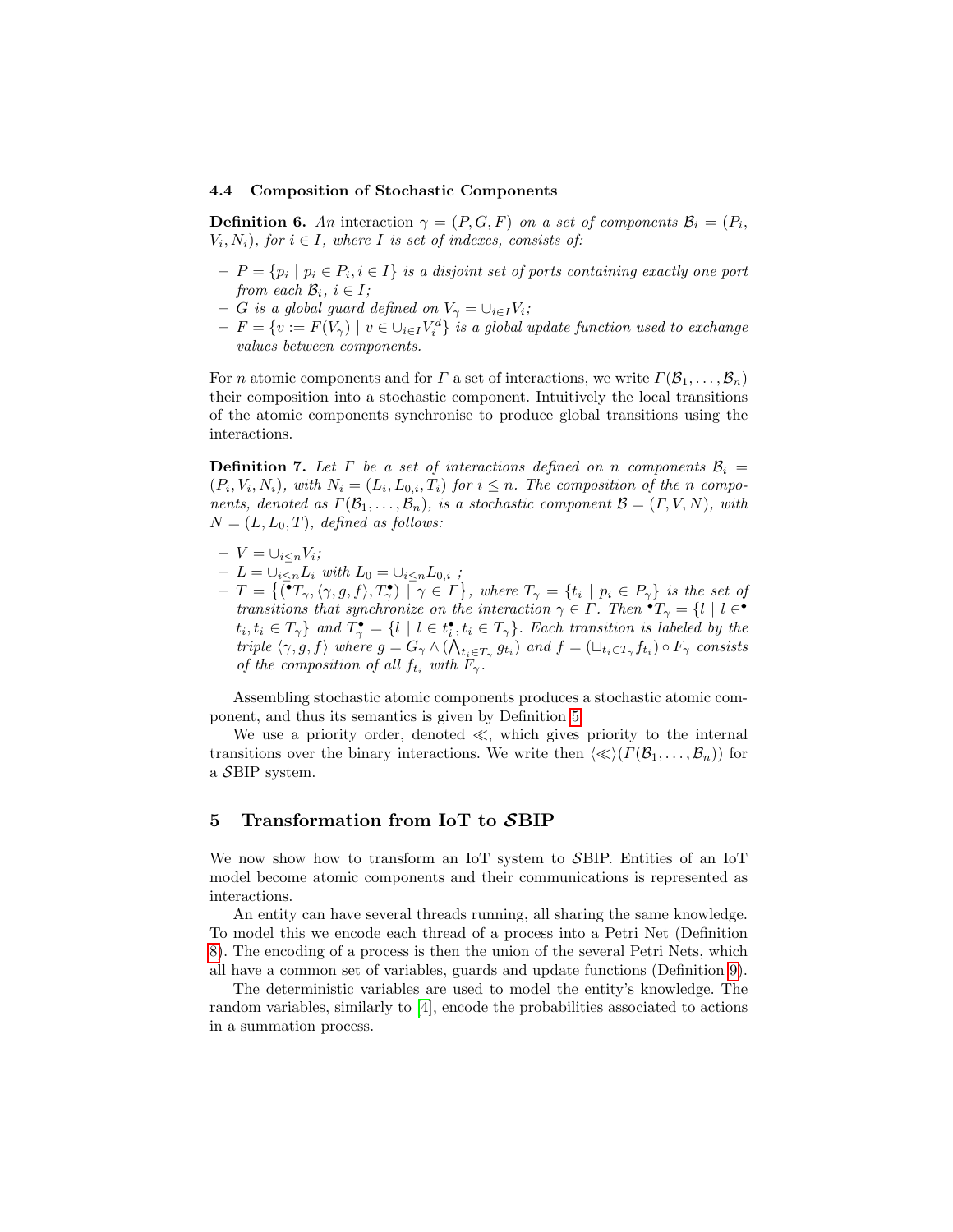We use labeling functions on places and on the random variables, denoted by  $\ell$ . The labels are the threads of the original IoT system. Moreover we identify places that have congruent labels, i.e.  $l_1 \equiv_L l_2 \iff \ell(l_1) \equiv_P \ell(l_2)$ . We write  $l_T$ and  $v_T$  when  $\ell(l) = T$  and  $\ell(v) = T$ , respectively.

<span id="page-11-0"></span>**Definition 8.** For a thread  $T$ , let Definitions and Actions be the sets of thread definitions and of actions, respectively, used recursively in T. We define the transformation of T to be the atomic component (Actions,  $V^d \oplus V^p$ ,  $(\mathcal{L}, \mathcal{L}_0, \mathcal{T})$ ) with:

- $-V^d = \{v_c \mid c \text{ is a protocol used in } T\};$
- $-\,\,V^{p}=\llbracket T \rrbracket_v\cup \{\llbracket U \rrbracket_v\mid A\stackrel{def}{=}U\,\, and\,\,A\in\mathsf{Definitions}\};$
- $\mathcal{L}$   $=$   $\left(\llbracket T \rrbracket_s \cup \{\llbracket U \rrbracket_s \mid A \stackrel{def}{=} U \text{ and } A \in \text{Definitions}\} \right)_{\equiv_L}$  is a set of places partitioned in equivalence classes by the  $\equiv_L$  relation, with  $\mathcal{L}_0 = \{l_T\}$ ;  $\mathcal{T} = [\![T]\!]_t \cup \{[\![U]\!]_t \,\, | \,\, A \stackrel{def}{=} U \,\, \textit{and} \,\, A \in \mathsf{Definitions}\}.$

In our transformation we use the functions  $[\cdot]_v$ ,  $[\cdot]_s$  and  $[\cdot]_t$  to transform a thread into a set of places, random variables and transitions. The functions are formally defined in Figure [5.](#page-12-0) Intuitively, for each possible continuation of T we introduce a new place, and we use the labeling function on places to keep track of the correspondence between places and threads. Also whenever  $T$  is of the form  $\sum_{i\in I} [n_i] a_i \cdot T_i$  we introduce a new place, denoted  $l_T^*$ . This additional place is where the choice between the different branches of the sum is made. The random variables are defined using the function  $[\![\cdot]\!]_v$ . Whenever T is of the form  $\sum_{i\in I} [n_i] a_i T_i$  we introduce a new random variable  $v_T$ . The valuation domain D for  $v_T$  is the set of states associated to the possible continuations i.e.  $D = \{a_i, T_i\}_{i \in I}$ . The probability distribution of  $v_T$  is defined by the probabilities  $n_i$  i.e.  $\mu(a_i.T_i) = n_i$ . Lastly,  $\llbracket T \rrbracket_s$  defines the transitions. The guards are only used when making a probabilistic choice: Suppose we are currently running thread T and we wish to go from state  $l_T^*$  to a state  $l_{T_i}$ . The guard then checks that the value of the random variable  $v_T$  is updated to  $a_i.T_i$ . For the rest of transitions, the guard is the constant *true*.

<span id="page-11-1"></span>**Definition 9.** Let e be an entity in an IoT system with the initial state  $s_0 =$  $\langle P, k \rangle$  and  $P = T_1 \mid \cdots \mid T_m$ . Let  $(P^j, V^j, (\mathcal{L}^j, \mathcal{L}^j_0, \mathcal{T}^j))$  be the atomic components *obtained from each*  $T_j$ ,  $j \leq m$ .

We define the transformation of e as the atomic component  $\mathcal{B}_e = (P, V, N)$ with  $P = \bigcup_{j \leq m} P_j$ ,  $V^d = \bigcup_{j \leq m} V_j^d$ ,  $V^p = \bigcup_{j \leq m} V_j^p$  and with  $N = (\bigcup_{j \leq m} \mathcal{L}^j)$ ,  $\bigcup_{j\leq m}\mathcal{L}_0^j, \bigcup_{j\leq m}\mathcal{T}^j$ ). We also define the initial valuation  $\mathbf{X_{init}}(v_c) = k(c)$  where for each protocol c we initialize the variable  $v_c$  to the set of values  $k(c)$ .

Note that we are using set union for ports and variables as the different threads of an entity share their ports and knowledge. However, in order to clearly separate the behaviour of the different threads, we use disjoint union when combining the Petri Nets of the different threads. This is allowed because the different threads in an entity cannot interact with each other, but only with other entities.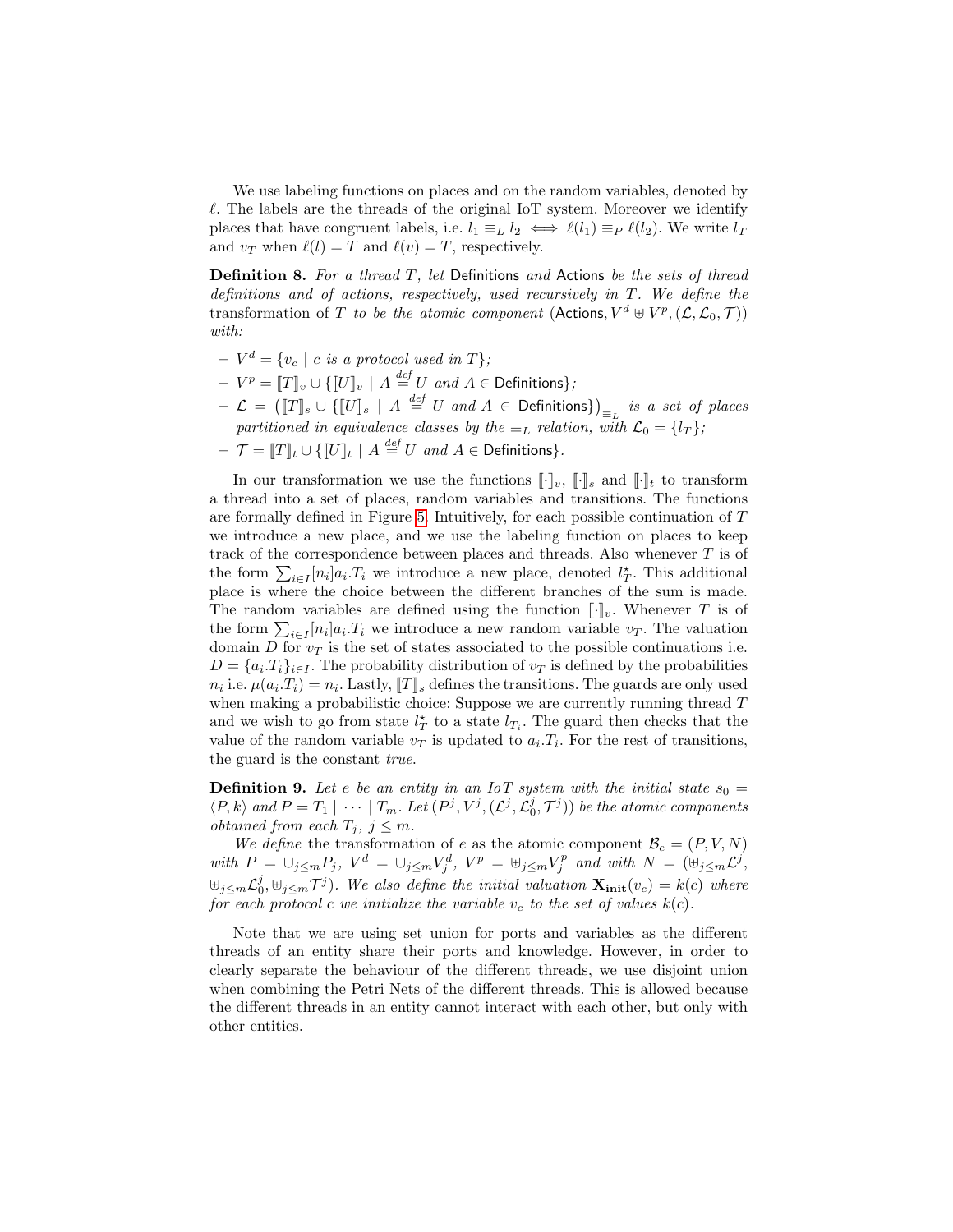<span id="page-12-0"></span>
$$
\begin{aligned}\n\llbracket \sum_{i \in I} [n_i] a_i. T_i \rrbracket_v &= \bigcup_{i \in I} [a_i. T_i]_v \cup \{ v_T \mid v_T \sim \mu \text{ s.t. } \mu(a_i. T_i) = n_i, \forall i \in I \} \\
&\text{where } T = \sum_{i \in I} [n_i] a_i. T_i \text{ and } |I| > 1 \\
&\llbracket a. T \rrbracket_v = \llbracket T \rrbracket_v \\
&\llbracket a \rrbracket_v = \llbracket 0 \rrbracket_v = \emptyset \\
&\llbracket \sum_{i \in I} [n_i] a_i. T_i \rrbracket_s = \bigcup_{i \in I} [T_i]_s \cup \{ l_T, l_T^* \}, \text{ where } T = \sum_{i \in I} [n_i] a_i. T_i \text{ and } |I| > 1 \\
&\llbracket a. T \rrbracket_s = \llbracket T \rrbracket_s \cup \{ l_a. T \} \\
&\llbracket A \rrbracket_s = \{ l_A \} \\
&\llbracket 0 \rrbracket_s = \{ l_0 \} \\
&\llbracket \sum_{i \in I} [n_i] a_i. T_i \rrbracket_t = \bigcup_{i \in I} \left( (\{ l_T^* \}, \langle a_i, g = (v_T == a_i. T_i), f \rangle, \{ l_{T_i} \} \rangle \cup \llbracket T_i \rrbracket_t \right) \\
&\cup (\{ l_T \}, \langle \tau, \text{true}, f^* \rangle, \{ l_T^* \}) \text{ where } T = \sum_{i \in I} [n_i] a_i. T_i \text{ and } |I| > 1 \\
&\llbracket a. T \rrbracket_t = (\{ l_a. T \}, \langle a, \text{true}, f \rangle, \{ l_{T} \}) \cup \llbracket T \rrbracket_t \\
&\llbracket 0 \rrbracket_t = \llbracket A \rrbracket_t = \emptyset\n\end{aligned}
$$

where  $f = \{v := v \mid v \in V^d\}$  and  $R^p = \emptyset$  and  $f^*$  defined as f but with  $R^p = \{v_T\}.$ 

Fig. 5: The functions used in the transformation in Definition [8](#page-11-0)

Communications between two entities  $e_1$  and  $e_2$  in the IoT language are transformed into a set of guarded interactions between components  $\mathcal{B}_{e_1}$  and  $\mathcal{B}_{e_2}$ .

<span id="page-12-1"></span>**Definition 10.** Let  $\mathcal{B}_{e_i} = (P_i, V_i, N_i)$  be the transformation of an IoT system with n entities  $e_i$  and with the initial state  $s_0$ . For all  $a \in$  Actions, if there exists  $a' \in$  Actions such that

- either  $a = e_1 \frac{c}{v} e_2$  and  $a' = e_2 \stackrel{c}{\leftarrow} e_1$ ,  $-$  or  $a = e_1 \longrightarrow e_2$  and  $a' = e_2 \leftarrow e_1$ 

then we define an interaction  $\gamma = (\{a, a'\}, G, F)$  where

 $-$  if  $a = e_1 \frac{c}{v} e_2$  then  $G = (\exists x \in v_c^1 \text{ such that } x \in v_c^2)$  for  $v_c^1 \in V_1^d$ ,  $v_c^2 \in V_2^d$ ;  $otherwise G = true;$  $-F = \{v_{c'}^2 := v_{c'}^2 \cup \{v\} \mid \text{protocol}(v) = c', v_{c'}^2 \in V_2^d\}$ 

and where  $V_1^d$ ,  $V_2^d$  are the deterministic variables of  $\mathcal{B}_{e_1}$  and  $\mathcal{B}_{e_2}$ , respectively.

We also define the interaction  $({\tau}, true, F)$ , where  $F = \{v := v \mid v \in V^d\},\$ for every component  $\mathcal{B}_e = (P, V, N)$ .

Note that interactions are only defined for consistent pairs of SendReceive and LeakCollect reflecting the rules in Figure [2.](#page-4-0)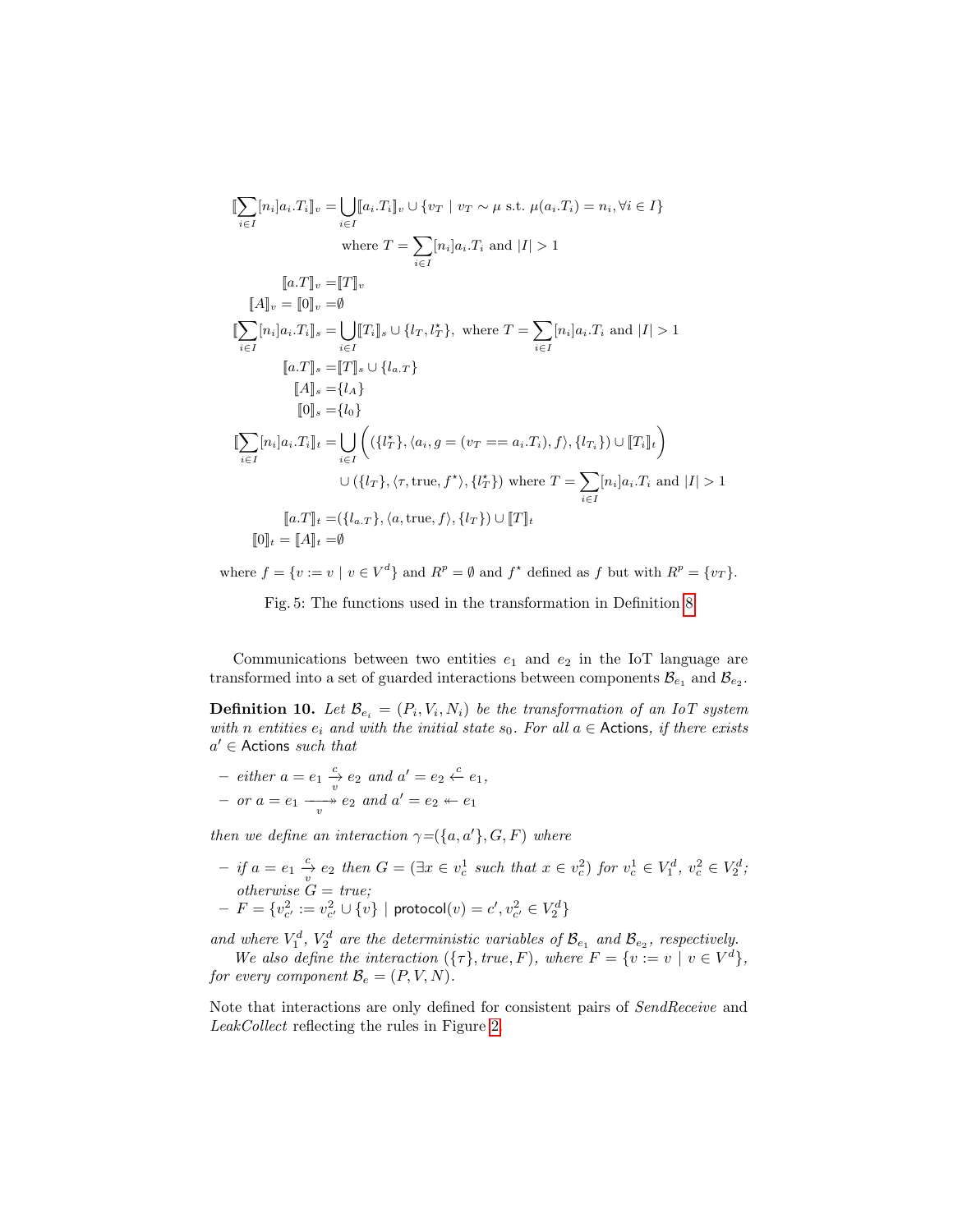Given an IoT system with n entities and an initial state  $s_0$  let us write  $\Gamma$ for the set of interactions of Definition [10.](#page-12-1) Recall that  $\ll$  is the priority order of Section [4.4](#page-10-1) and that  $\Gamma(\mathcal{B}_1,\ldots,\mathcal{B}_n)$  is the composition of the *n* entities, as in Definition [7.](#page-10-2) Then  $\langle \ll \rangle(\Gamma(\mathcal{B}_1, \ldots, \mathcal{B}_n))$  is the resulting SBIP system. We have everything in place to show a correspondence between the semantics of the IoT system and of its SBIP transformation.

<span id="page-13-2"></span>**Theorem 1.** Let  $(S, L, T, s_0)$  be an IoT system where  $s_0 = \langle P_1, k_1 \rangle \mid \cdots \langle P_n, k_n \rangle$ and where  $\langle P_i, k_i \rangle$  is the initial state of each enity  $e_i$ ,  $i \leq n$ . Let  $\mathcal{B}_{e_i}$  be the SBIP transformation and  $\mathbf{X_{init}^{i}}$  be the initial valuation of the entity  $e_i$  and let  $\Gamma$  be the corresponding set of interactions. Lastly, let  $\mathcal{M} = (Q, \pi, P, q_0)$  be the semantics of  $\langle \ll \rangle(\Gamma(\mathcal{B}_1, \ldots, \mathcal{B}_n))$  with the initial valuation  $\mathbf{X}_{\text{init}}^1 \sqcup \cdots \mathbf{X}_{\text{init}}^n$ . Then there exists  $\mathcal{R} \subseteq S \times Q$  a symmetric relation such that

 $(s_0, q_0) \in \mathcal{R}$ ;  $-$  if  $(s, q) \in \mathcal{R}$  then for all  $s' \in S$  and  $s \xrightarrow[\lceil s' \rceil]{n} s' \in T$  there exists  $q' \in Q$  and  $q \stackrel{p}{\to} q' \in \pi$  with  $\mathbb{P}(q \stackrel{p}{\to} q') = n$  such that  $(s', q') \in \mathcal{R}$ .

Lack of space prevents us from writing the proof here, but it is available in the appendix. Moreover, the proof is a straightforward, albeit tedious, application of the definitions. As we noted at the beginning of the section, the correspondence between IoT processes and their SBIP components is kept throughout the transformation thanks to the labeling functions. The stochastic behavior of  $\mathcal{S}$ BIP is implemented in IoT by the CHOICE rule. Lastly priorities in  $\mathcal{S}$ BIP are implemented by the rules PARSTATE\_TAU and PARSTATE\_INTERACTION.

<span id="page-13-1"></span>

Fig. 6: Transformation of the Smart-Hospital example

As an example, we show in Figure [6](#page-13-1) the transformation of the IoT model of the Smart Hospital in an SBIP component.

## <span id="page-13-0"></span>6 Evaluating the Probability of an Attack

In this section we use executions of an IoT system to evaluate the probability of an attack. Thanks to Theorem [1,](#page-13-2) instead of reasoning on an IoT system, we can use the corresponding SBIP system.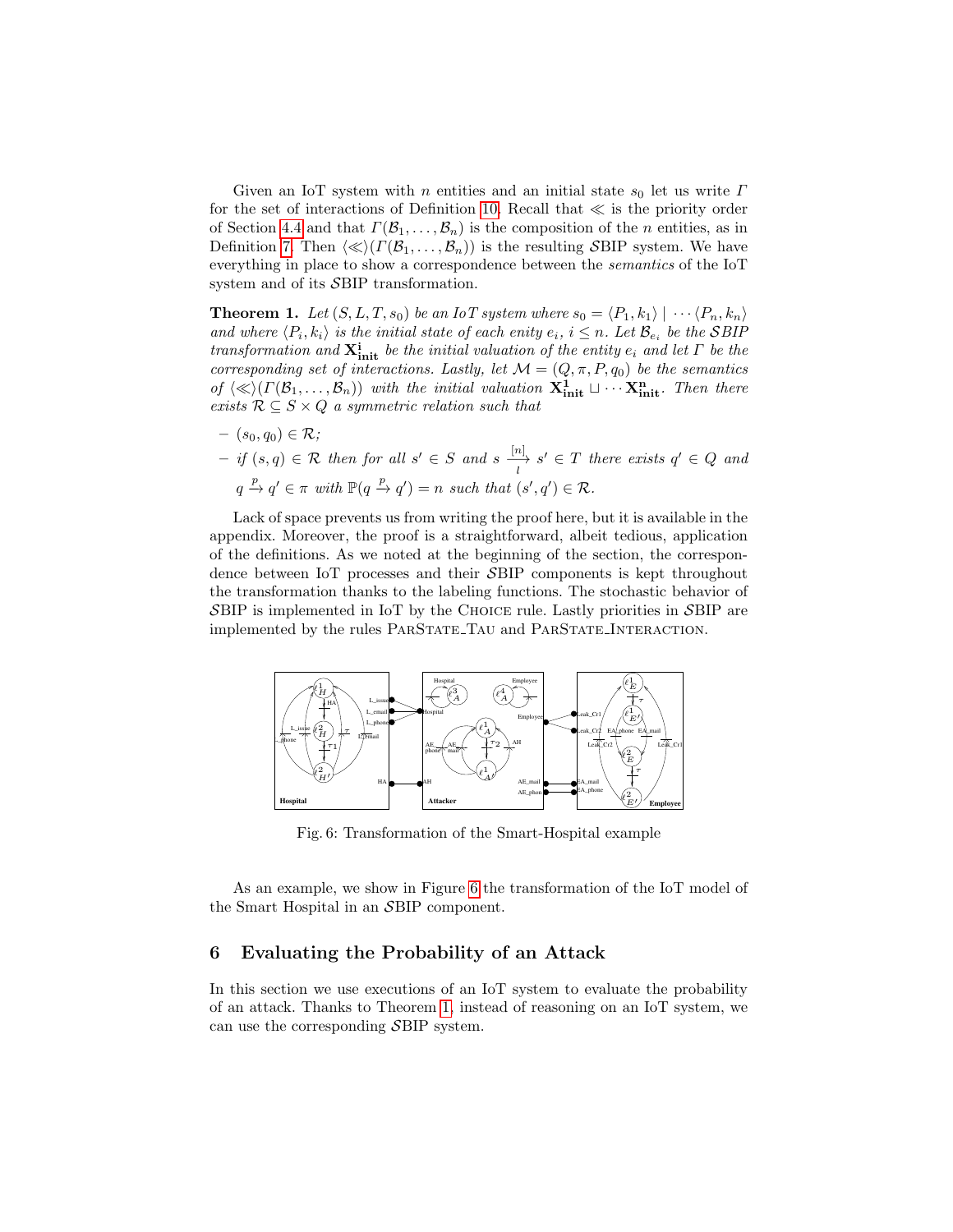We employ two SMC techniques. We first use the Monte Carlo method, which consists of sampling executions and then estimating the probability of an attack, based on the number of executions for which the attack was successful. However, as we will see in the next section, the Monte Carlo method requires a large number of simulations for a correct estimate of an event which occurs with probability 10−<sup>5</sup> . The experimental framework we used does not scale well for a large number of simulations. We therefore employed a second SMC technique, called importance splitting [\[9\]](#page-18-2). This technique is tailor-made for rare events, that is precisely events that occur rarely in a simulation, and for which Monte Carlo does not scale.

Importance splitting requires the decomposition of an execution leading to an attack into a sequence of elements, called levels and denoted  $l_i$ , for  $i \leq m$ and for a decomposition in  $m$  levels. The first level is reached by all executions, while the last level is reached only if the attack succeeds. The levels are ordered  $l_0 < \cdots < l_m$  meaning that level  $l_i$  is reached only if the previous levels  $l_{j have$ been reached before. We write  $\mathbb{P}(\sigma > l_i)$  for the probability that  $l_i$  was reached during an execution  $\sigma$ . Then  $\mathbb{P}(\sigma > l_i) = \mathbb{P}(\sigma > l_i \mid \sigma > l_{i-1})\mathbb{P}(\sigma > l_{i-1}).$ Therefore we can compute the probability of the attack as follows:  $\prod_{i=1}^{n} \mathbb{P}(\sigma >$  $l_i \mid \sigma > l_{i-1}$ ). To infer the levels, importance splitting uses a score function defined on executions. Intuitively the closer we get to a successful attack, the higher the score.

Attack trees provide an initial decomposition of the attack, on which the score function is defined. The attack tree is transformed into a SBIP component, called a monitor. The leaves of the tree are some of the interactions between the Attacker and the other components in the model. The branches of the tree are internal transitions to the monitor component. In a monitor obtained from an attack tree t we associate a Boolean variable, denoted  $v_n$ , for every node (or leaf) n of t. The variable associated to a leaf is set to true when the associated event occurred in the monitored execution. The variables of each other node are updated according to their corresponding Boolean expression.

We write  $h(t)$  for the height of a tree t and  $d(n, t)$  for the depth of node n in t. The score of an execution is computed as score =  $h(t) - d(n, t)$ , where n is the highest node for which  $v_n$  is *true*.

**Definition 11 (Monitor).** The monitor  $M_t = (P, V, N)$  of an attack tree t is defined as follows:

- $-P = \{p_{SR}, p_{LC}, p_{score}\}$  consists of two ports used for observing the SR and LC interactions and of a third port used for an internal transition that updates the score;
- $-V = V^d \cup V^p$  where  $V^d = \{\text{score}\} \cup \{v_n \mid n \text{ is a node of } t\}$  and  $V^p = \emptyset$ ;
- $N = (\{l_0\}, \{l_0\}, T)$  is a Petri-Net with only one place  $l_0$  and with  $T =$  $\{(l_0, \langle p, true, f \rangle, l_0) \mid p \in P\}$  where f updates the variables  $v_n$  and score.

For each interaction in an SBIP system, we add a port of the monitor to the interaction. In this manner, the monitor can observe the system and update its Boolean variables accordingly.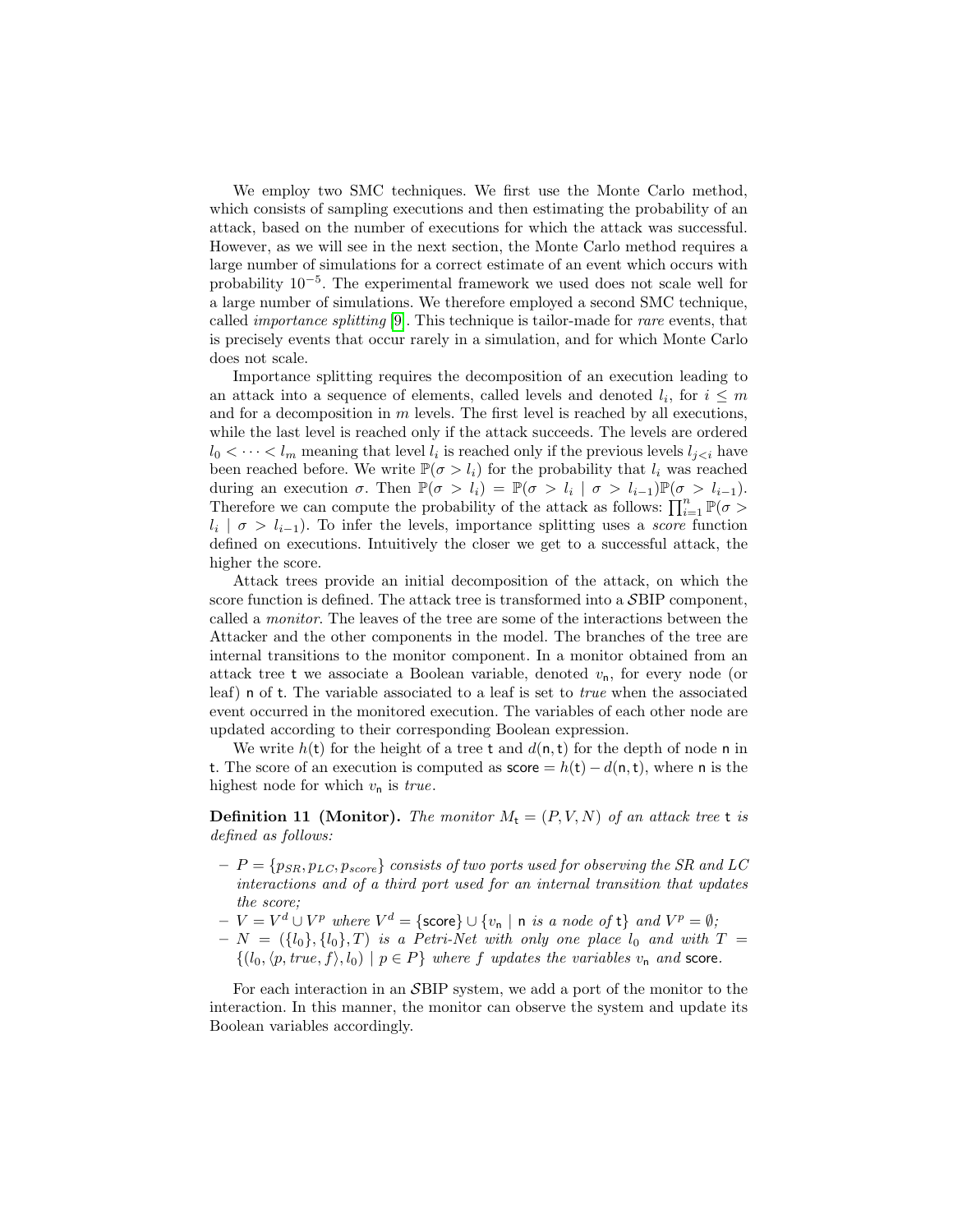**Definition 12.** Let  $\Gamma$  be a set of interactions of a SBIP system. The set of interactions  $\Gamma'$  between the SBIP system and a monitor  $M_t = (P, V, N)$  is defined as follows: for all  $\gamma = (\{a, a'\}, G_\gamma, F_\gamma) \in \Gamma$ , let  $(\{a, a', p\}, G_\gamma, F_\gamma \sqcup f) \in \Gamma'$ where  $p$  and  $f$  are defined as follows:

- if 
$$
a = e_1 \frac{c}{v} e_2
$$
 then  $p = p_{SR}$  and  $f = \{v_n := true, if v_n \in V\}$ , for  $n = (SR, v)$ ;  
\n- if  $a = e_1 \longrightarrow e_2$  then  $p = p_{SR}$  and  $f = \{v_n := true, if v_n \in V\}$  for  
\n $n = (LC, v)$ ;

## <span id="page-15-0"></span>7 Implementation and Experiments

In this section we describe the tool chain we implemented and some experiments based on the Smart Hospital example. We provide all resources necessary for replicating the experiments at <http://iot-modeling.gforge.inria.fr>.

<span id="page-15-1"></span>

Fig. 7: Tool-set Overview

In the diagram of Figure [7,](#page-15-1) we describe the tool chain we implemented. The user provides an IoT system and an attack tree in the form of a json file. We implemented two parsers, "IoT-to-BIP" and "json-to-BIP", that transform the IoT model and the attack tree into two SBIP files. The SBIP files are compiled into a BIP executable. The BIP simulation engine runs the executable and interacts with Plasma [\[5\]](#page-17-2), the statistical model checker we used.

The results of our experiments are shown in Figure [8.](#page-16-1) The model we used is based on our running example, the Smart Hospital.

We used two variants of our IoT model to calculate the probabilities of the success of an attack using the Monte Carlo and the importance splitting methods. The results and times presented in Figure [8](#page-16-1) are obtained by averaging outcomes of 10 iterations. We observe that importance splitting gives a correct estimate from 1000 simulations, whereas the Monte Carlo method needs 100 times (1000 times for Model B) more simulations. However the importance splitting methods does not behave well when running on a large number of simulations. Therefore we argue that both methods are useful and complement each other in our analysis: Monte Carlo for estimating a probability  $n$  when we can produce around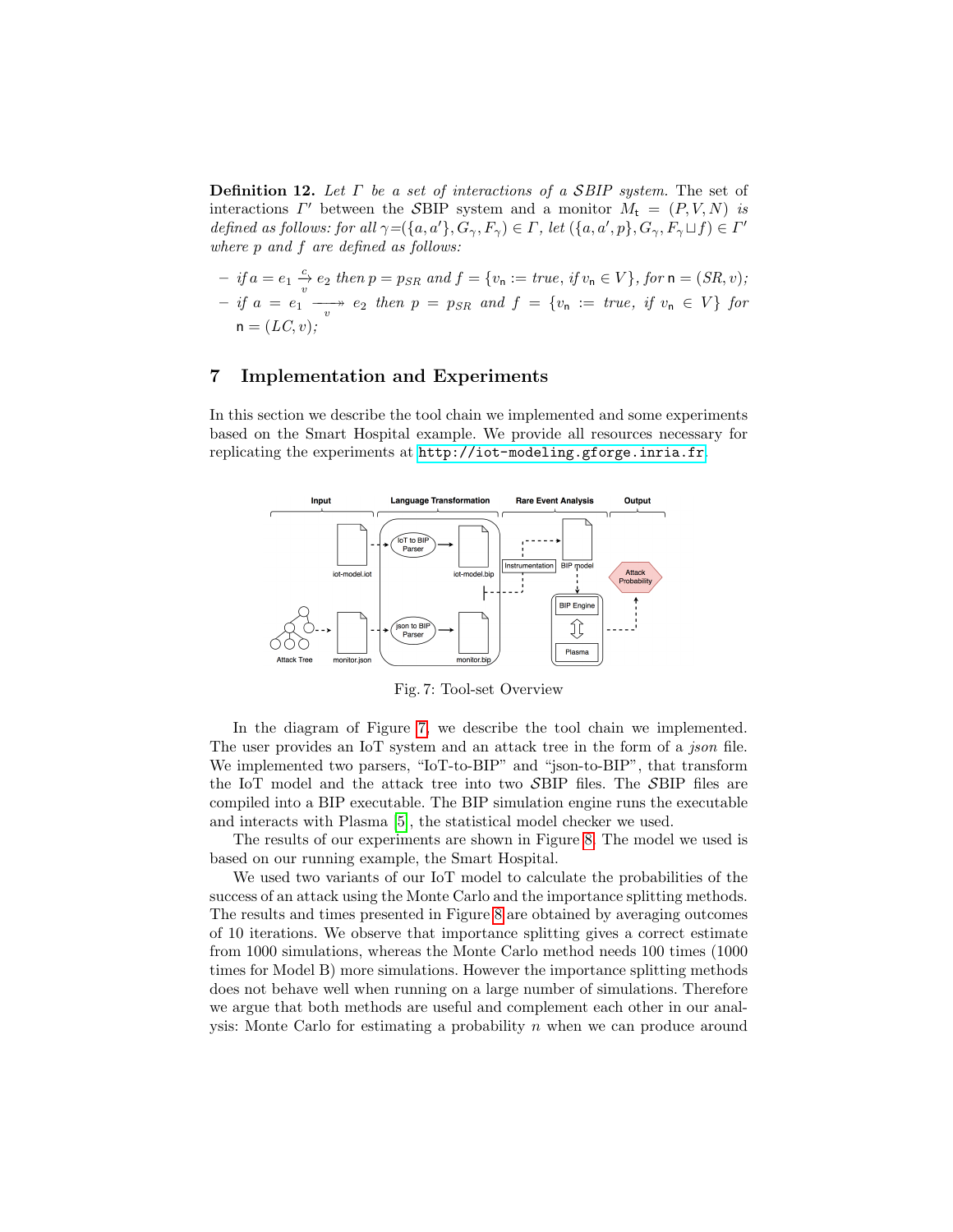<span id="page-16-1"></span>

|                                      | Model A |       |                                  | Model B |                    |       |                                  |       |
|--------------------------------------|---------|-------|----------------------------------|---------|--------------------|-------|----------------------------------|-------|
|                                      |         |       | Monte Carlo Importance Splitting |         |                    |       | Monte Carlo Importance Splitting |       |
| Nb of                                |         |       | Result Time Result               | Time    |                    |       | Result Time Result               | Time  |
| $\text{Simulations}(\times 10^{-5})$ |         | (s)   | $(x10^{-5})$                     | (s)     | $(\times 10^{-5})$ | (s)   | $(\times 10^{-6})$               | (s)   |
| 1000                                 |         | 6     | 6.7                              |         |                    | 6     | 6.4                              |       |
| 10000                                | 8.0     | 15    | 5.2                              | 30      |                    | 15    | 11.9                             | 30    |
| 100000                               | 6.7     | 255   | 7.0                              | 1349    |                    | 251   | 5.8                              | 1088  |
| 1000000                              | 6.4     | 10410 | $4.0E-5$                         | 26330   | 7.5                | 10423 | $4.3E-6$                         | 27013 |

Fig. 8: Experiments: In model B the leaks are twice less probable than in model A.

 $10/n$  simulations, and importance splitting for experiments with fewer simulations.

## <span id="page-16-0"></span>8 Related Work

In this section we compare our work with some other works in the literature. First we explain why we defined our own formal language for IoT. Then we look at other works that used attack trees and model checking to analyse security properties of a system.

The formal language we propose for specifying IoT systems is an extension of [\[3\]](#page-17-6) to probabilistic systems, inspired by the probabilistic CCS [\[17\]](#page-18-4). However our treatment of probabilities is slightly different (see rule Choice in Figure [2\)](#page-4-0). An IoT model in our language is transformed into a SBIP system, which has a given semantics. The operational semantics we defined therefore reflects the way probabilities are handled in SBIP. Moreover, there are also some difference in terms of expressiveness between CCS and our language. We designed our language such that entities can store data (and thus have some notion of state) and we distinguish between two types of interactions: either safe ones or interactions that contain leaks of sensitive data. We motivate these features of our language in Section [2.](#page-2-0)

Attack trees are used extensively for modeling security attacks, including internet attacks as in [\[16\]](#page-18-5). In this work we use attack trees in combination with a model checker to monitor a system's execution and infer the probability of a successful attack. We therefore restrict our survey to related works that do a similar analysis.

In [\[11,](#page-18-6) [7\]](#page-18-7) attack trees are translated into timed and stochastic automata. Model checking is then used to infer various properties of an attack, such as its probability of success or its cost. In [\[8\]](#page-18-8) attack trees are translated into stochastic Petri Nets such that attacks can then be simulated. Compared to these works, we model both the attacks, using the attack trees, and the system on which the attacks are carried. In our approach it is the model of the IoT system that is decorated with probabilities and is simulated, and not the attack trees. Moreover, the tools and the approach we propose can also tackle rare events in security issues.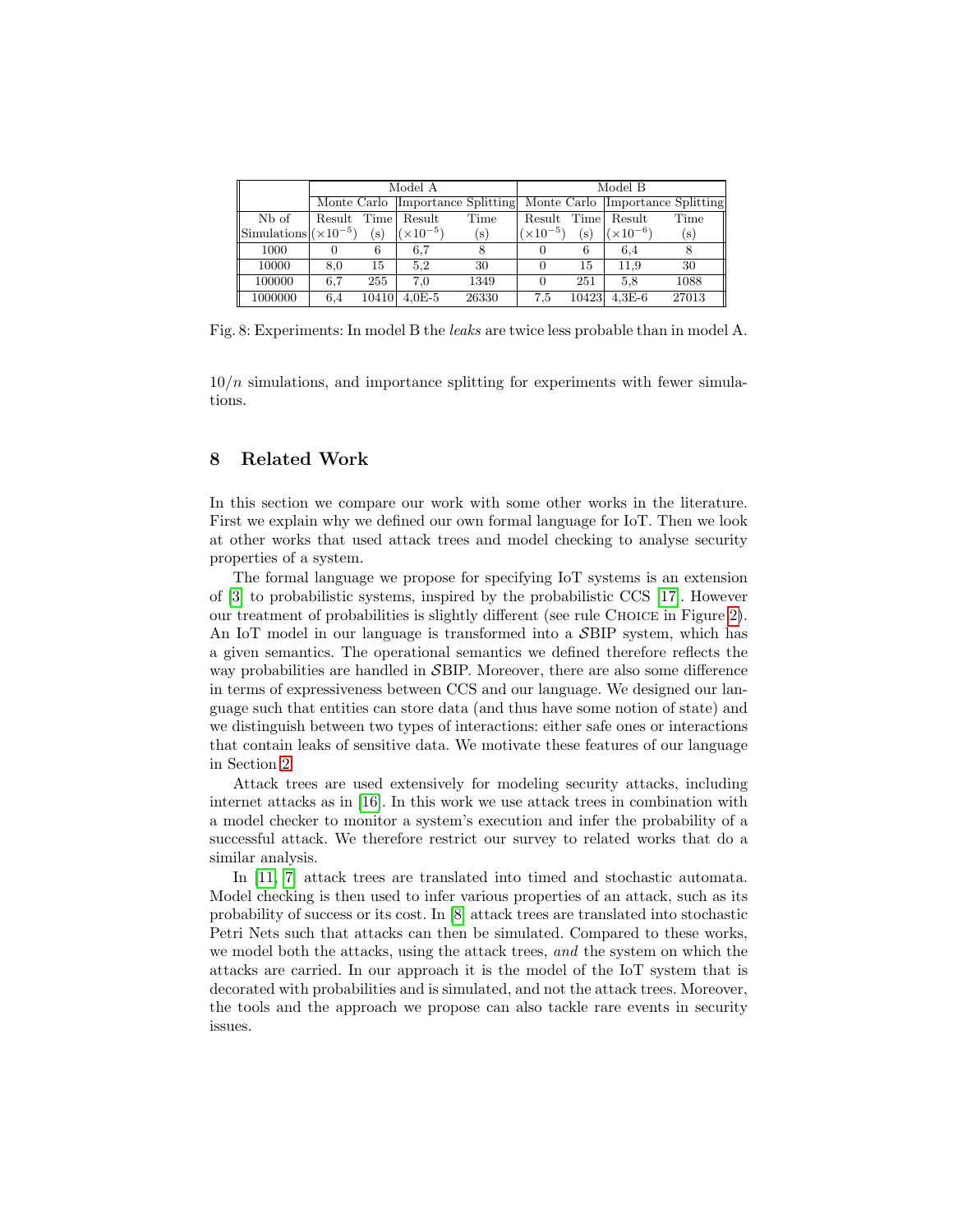The authors of [\[13\]](#page-18-9) presented a formal model to describe IoT systems and ensure its functional correctness. Their proposed approach is similar to ours, however the language we propose is more general and, similar to above, we allow for a stochastic analysis that handles rare attacks.

In [\[14\]](#page-18-10) the *importance sampling* technique for rare events is applied to *fault*trees, a variant of attack trees. The technique consists of computing a new distribution that makes the rare event more frequent. The results are then adjusted w.r.t. the difference between the normal distribution and the importance sampling one. Our method based on importance splitting, is better suited for attack trees, as the intermediate steps leading to a rare event correspond to the nodes in the tree leading to a successful attack. Moreover, there are no additional steps as in the case of importance sampling.

Formal semantics for attack trees have been proposed in [\[12,](#page-18-0) [10\]](#page-18-3) and we draw inspiration from them when introducing attack trees in Section [3.](#page-6-0)

## <span id="page-17-5"></span>9 Conclusion

In this paper, we proposed a sound probabilistic framework for modeling IoT systems and verifying its security using attack trees. The approach consists on transforming a high level IoT model and its attack tree into a SBIP model. We showed on a complex example how to estimate the probability of success of an attack using SMC techniques.

Acknowledgements. We would like to thank Axel Legay for his helpfull suggestions on importance splitting, and Jean Quilbeuf for his technical help in the tool implementation.

## References

- <span id="page-17-3"></span>[1] Anatomy of an Attack, MEDJACK (Medical Device Attack). Tech. rep. May 2015.
- <span id="page-17-0"></span>[2] Ananda Basu, Marius Bozga, and Joseph Sifakis. "Modeling Heteroge-neous Real-time Components in BIP". In: SEFM. 2006. DOI: [10.1109/](https://doi.org/10.1109/SEFM.2006.27) [SEFM.2006.27](https://doi.org/10.1109/SEFM.2006.27).
- <span id="page-17-6"></span>[3] Delphine Beaulaton et al. "A Language for Analyzing Security of IOT Systems". In: SoSE. 2018. DOI: 10.1109/SYSOSE. 2018.8428704.
- <span id="page-17-1"></span>[4] Saddek Bensalem et al. "Statistical Model Checking Qos Properties of Systems with SBIP". In: ISoLA. 2012. DOI: [10.1007/978-3-642-34026-](https://doi.org/10.1007/978-3-642-34026-0_25) [0\\_25](https://doi.org/10.1007/978-3-642-34026-0_25).
- <span id="page-17-2"></span>[5] Benoît Boyer et al. "PLASMA-lab: A Flexible, Distributable Statistical Model Checking Library". In: *QEoS.* 2013. DOI: 10.1007/978-3-642-[40196-1\\_12](https://doi.org/10.1007/978-3-642-40196-1_12).
- <span id="page-17-4"></span>[6] ENISA. Smart Hospitals, Security and Resilience for Smart Health Service and Infrastructures. Tech. rep. 2016.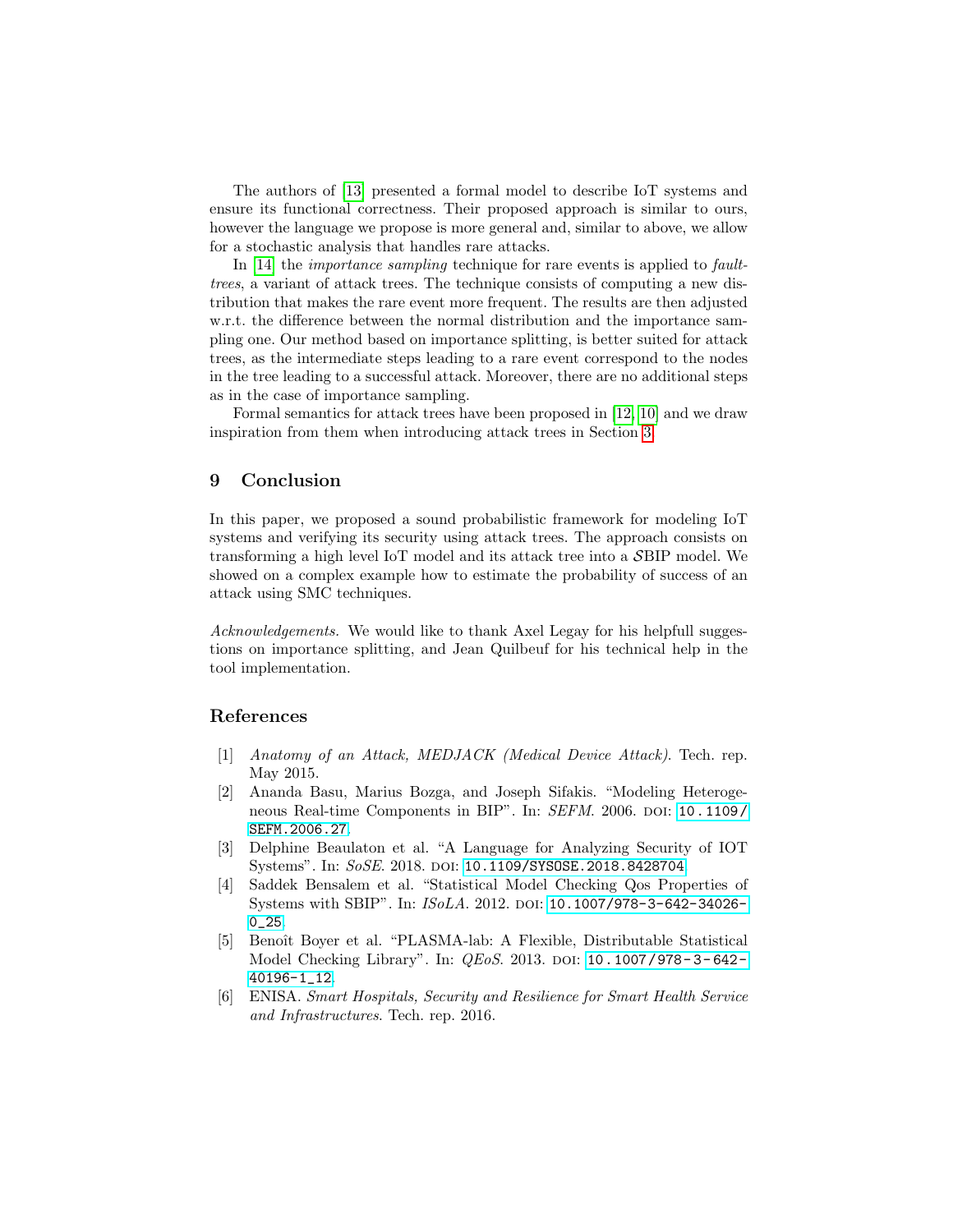- <span id="page-18-7"></span>[7] Olga Gadyatskaya et al. "Modelling Attack-defense Trees Using Timed Automata". In: FORMATS 2016 -14th International Conference on Formal Modelling and Analysis of Timed Systems. Quebec City, Canada, 2016, pp. 35–50. url: <https://hal.inria.fr/hal-01406706>.
- <span id="page-18-8"></span>[8] George C. Dalton II et al. "Analyzing Attack Trees using Generalized Stochastic Petri Nets". In: 2006 IEEE Information Assurance Workshop. 2006. doi: [10.1109/IAW.2006.1652085](https://doi.org/10.1109/IAW.2006.1652085).
- <span id="page-18-2"></span>[9] Cyrille Jegourel, Axel Legay, and Sean Sedwards. "Importance Splitting for Statistical Model Checking Rare Properties". In: CAD. 2013. DOI: [10.](https://doi.org/10.1007/978-3-642-39799-8_38) [1007/978-3-642-39799-8\\_38](https://doi.org/10.1007/978-3-642-39799-8_38).
- <span id="page-18-3"></span>[10] Barbara Kordy, Marc Pouly, and Patrick Schweitzer. "Computational Aspects of Attack–Defense Trees". In: Security and Intelligent Information Systems. 2012.
- <span id="page-18-6"></span>[11] Rajesh Kumar et al. "Effective Analysis of Attack Trees: A Model-Driven Approach". In: Fundamental Approaches to Software Engineering. 2018.
- <span id="page-18-0"></span>[12] Sjouke Mauw and Martijn Oostdijk. "Foundations of Attack Trees". In: Proceedings of the 8th International Conference on Information Security and Cryptology. ICISC'05. Seoul, Korea: Springer-Verlag, 2006, pp. 186– 198. isbn: 3-540-33354-1, 978-3-540-33354-8. doi: [10.1007/11734727\\_17](https://doi.org/10.1007/11734727_17). url: [http://dx.doi.org/10.1007/11734727\\_17](http://dx.doi.org/10.1007/11734727_17).
- <span id="page-18-9"></span>[13] Samir Ouchani. "Ensuring the Functional Correctness of IoT through Formal Modeling and Verification". In: Model and Data Engineering. Ed. by El Hassan Abdelwahed et al. Cham: Springer International Publishing, 2018.
- <span id="page-18-10"></span>[14] Enno Ruijters et al. "Rare Event Simulation for Dynamic Fault Trees". In: CSRS. 2017. doi: [10.1007/978-3-319-66266-4\\_2](https://doi.org/10.1007/978-3-319-66266-4_2).
- <span id="page-18-1"></span>[15] Bruce Schneier. Secrets & Lies: Digital Security in a Networked World. 2000.
- <span id="page-18-5"></span>[16] Terry Tidwell et al. "Modeling Internet Attacks". In: IA. 2001.
- <span id="page-18-4"></span>[17] R.J. Vanglabbeek, S.A. Smolka, and B. Steffen. "Reactive, Generative, and Stratified Models of Probabilistic Processes". In: Information and Compu $tation$  121 (1995). DOI: [https://doi.org/10.1006/inco.1995.1123](https://doi.org/https://doi.org/10.1006/inco.1995.1123).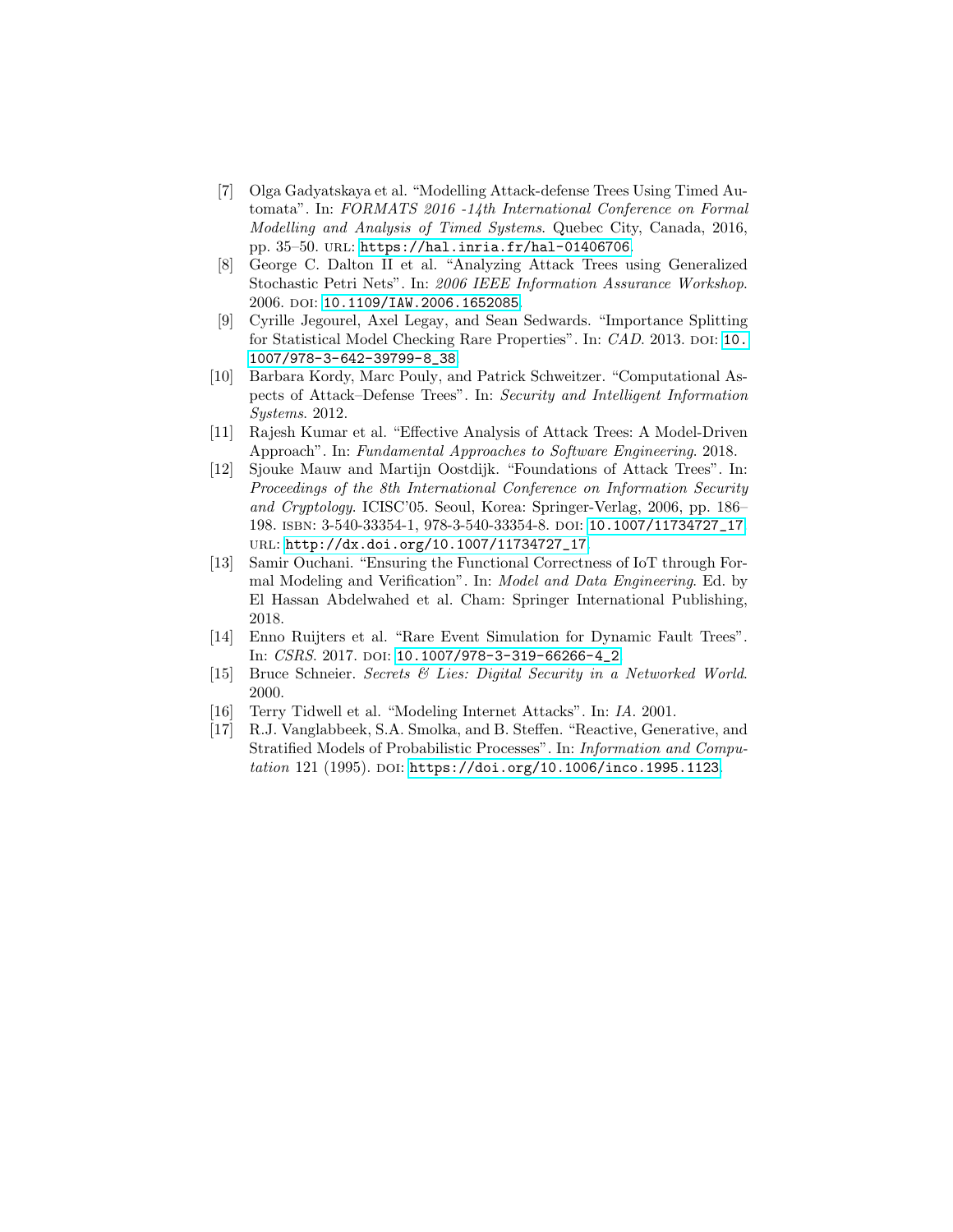## Appendix

### Counting functions for the Operational Semantics of IoT

Definition 13 (Counting  $\tau$  transitions from a state). The functions count<sub> $\tau$ </sub>:  $State \rightarrow \mathbb{N}$  and count  $proc_{\tau}: Proc \rightarrow \mathbb{N}$  are defined as follows:

$$
\operatorname{count}_{\tau}(s|t) = \operatorname{count}_{\tau}(s) + \operatorname{count}_{\tau}(t)
$$
\n
$$
\operatorname{count}_{\tau}(\langle P, k \rangle) = \operatorname{count\_proc}_{\tau}(P)
$$
\n
$$
\operatorname{count\_proc}_{\tau}(0) = 0
$$
\n
$$
\operatorname{count\_proc}_{\tau}(\alpha.P) = 1 \text{ if } \alpha \neq \tau
$$
\n
$$
0 \text{ if } \alpha = \tau
$$
\n
$$
\operatorname{count\_proc}_{\tau}(\sum \alpha_i.P_i) = 1
$$
\n
$$
\operatorname{count\_proc}_{\tau}(P \mid Q) = \operatorname{count\_proc}_{\tau}(P) + \operatorname{count\_proc}_{\tau}(Q).
$$

For counting the number of interactions, we have first to rewrite a state into a canonical form:

$$
s \equiv s_S \mid s_R \mid s_L \mid s_C \qquad \text{where} \qquad s_S = \langle P_1^{\rm S}, k_1^{\rm S} \rangle \mid \cdots \langle P_{nS}^{\rm S}, k_{nS}^{\rm S} \rangle
$$

$$
s_R = \langle P_1^{\rm R}, k_1^{\rm R} \rangle \mid \cdots \langle P_{nR}^{\rm R}, k_{nR}^{\rm R} \rangle
$$

$$
s_L = \langle P_1^{\rm L}, k_1^{\rm L} \rangle \mid \cdots \langle P_{nL}^{\rm L}, k_{nL}^{\rm L} \rangle
$$

$$
s_C = \langle P_1^{\rm C}, k_1^{\rm C} \rangle \mid \cdots \langle P_{nC}^{\rm C}, k_{nC}^{\rm R} \rangle
$$

and where  $P_i^{\rm S} \equiv a.P$  and the action a is a send;  $nS$  is the number of processes of the form above in s. Similarly we define the rest of the processes. Note that if we cannot rewrite a state in this form then the rule ParState Interaction cannot be applied (any internal or sum transitions have priority over the interactions). Moreover entities can only communicate with other entities, that is interactions are not defined internally to an entity. We therefore only need to count interactions between entities.

The function count $_{\text{SRLC}}$  uses an auxiliary function  $\overline{\cdot}$ : action  $\rightarrow$  action which defines an action  $\bar{a}$  which can synchronise with a using the rules SENDRECEIVE or LEAKCOLLECT.

**Definition 14.** Let  $s \equiv s_S | s_R | s_L | s_C$  be a state in a canonical form. The function count $_{SR, LC}$ : State  $\rightarrow \mathbb{N}$  is defined on s as follows:

$$
\begin{aligned}\n\text{count}_{SR, LC}(s_S \mid s_R \mid s_L \mid s_C) &= \text{count}_{SR}(s_S, s_R) + \text{count}_{LC}(s_L \mid s_C) \\
&\text{count}_{SR}(\langle a.P, k \rangle \mid s, t) = \text{count}(a, t) + \text{count}_{SR}(s, t) \\
&\text{count}_{LC}(\langle a.P, k \rangle \mid s, t) = \text{count}(a, t) + \text{count}_{LC}(s, t) \\
&\text{count}(a, \langle b.P, k \rangle \mid t) = 1 + \text{count}(a, t) \text{ if } a = \overline{b} \\
&= \text{count}(a, t) \text{ otherwise}\n\end{aligned}
$$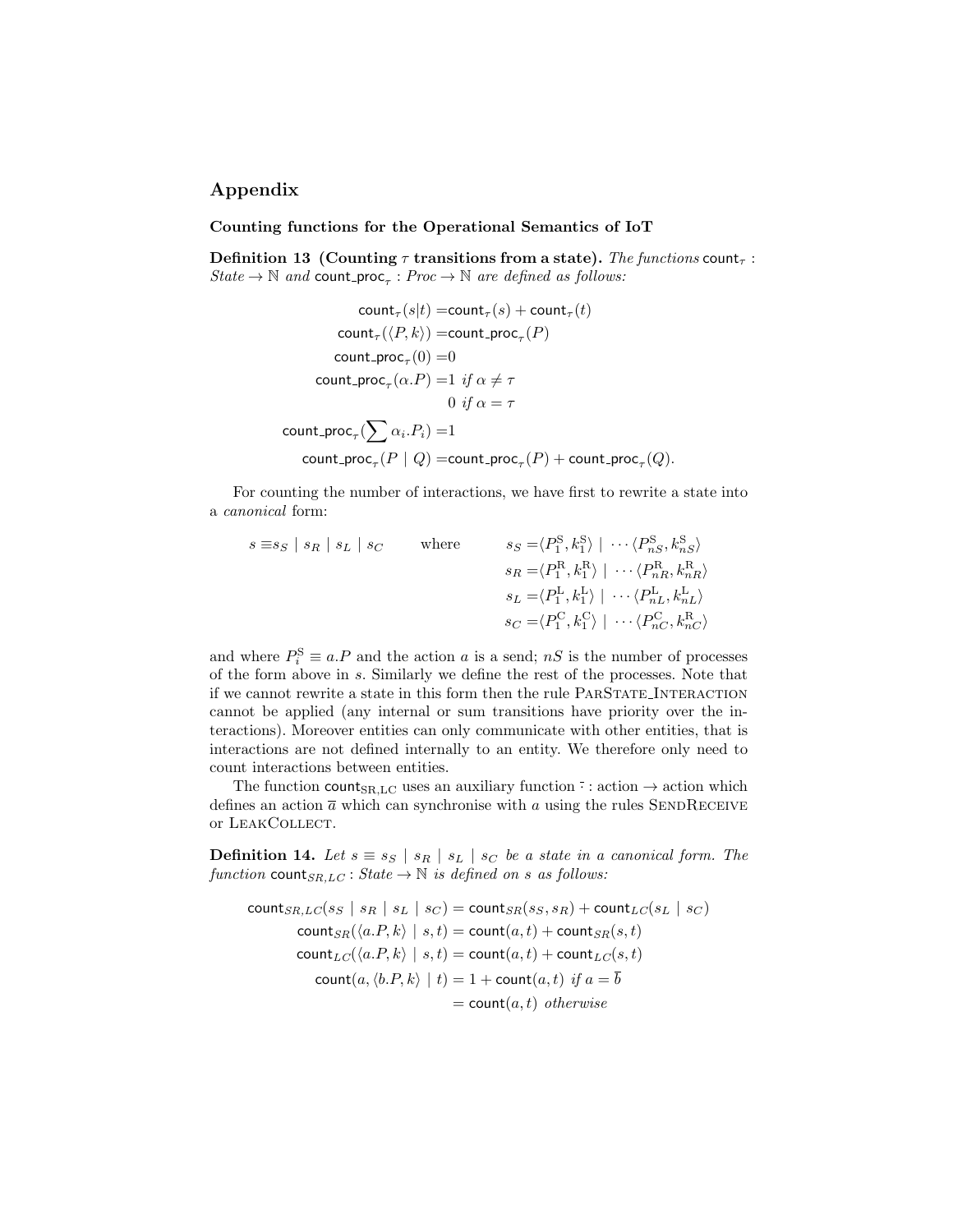#### Proof of Theorem [1](#page-13-2)

<span id="page-20-0"></span>Lemma 1. Any two congruent IoT states have the same transformation in SBIP systems.

Proof. We proceed by cases on the congruence relation. First consider the congruence relation on states: For the monoid laws on |, note that the transformation results in a set of atomic components and therefore the order of states in the parallel composition does not matter. In the case where processes are congruent, we distinguish two subcases: (i) Threads in a parallel composition translate into tuples of states in the transformation of a process (Definition [9\)](#page-11-1) where the order of the states does not matter; (ii) For the rest we use the fact that inside an atomic component the states that have congruent labels are identified.

*Proof (Theorem [1\)](#page-13-2).* Let  $e_1, \dots, e_n$  be n entities of an IoT system  $(S, L, T, s_0)$ with the initial states  $\langle P_1, k_1 \rangle, \cdots \langle P_n, k_n \rangle$ .  $\mathcal{B}_{e_i} = (P_i, V_i, N_i)$  with  $N_i = (L_i, L_{i,0},$  $(T_i, F_i)$ , is the transformation of the current state of the entity  $e_i$ , for  $i \leq n$ . Also let  $V_i = V_i^p \cup V_i^d$ . We write  $(P, Q, \pi, q_0)$  for the semantics of  $\langle \ll \rangle \Gamma(\mathcal{B}_{e_1}, \cdots \mathcal{B}_{e_n}) =$  $(\Gamma, \mathbf{V}, \mathbf{N})$  with  $\mathbf{N} = (\mathbf{L}, \mathbf{L_0}, \mathbf{T}, \mathbf{F})$ . Lastly  $\mathbf{X_{init}}$  is the initial valuation.

To construct the relation  $\mathcal{R} \subseteq S \times Q$  required by the theorem, we first set some notations and constraints below. Informally, these constraints establish the relation between the processes and knowledge functions in states of S and the markings and the valuations, respectively, in states of Q.

- 1. Correspondence between Processes and Markings. For a thread T let us write  $m<sub>T</sub>$  for the marking associated with T and defined as follows:
	- $m_T(l) = 1$  if  $\ell(l) = T$  or  $\ell(l) = U^*$ ,  $U = [n]T + T'$ , for some threads  $T'$ , U 0 otherwise

where  $(P, V, N)$  and  $N = (\mathcal{L}, \mathcal{L}_0, \mathcal{T}, \mathcal{F})$  is obtained as in Definition [8](#page-11-0) and where  $l \in \mathcal{L}$ . For a process  $P = T_1 \mid \cdots \mid T_m$ , let us write  $m_P$  for the marking associated with P and defined as  $m_{T_1} + \cdots + m_{T_m}$ .

2. Correspondence between Knowledge and the Deterministic Vari-ables. From Definition [8](#page-11-0) it follows that for each thread  $T_j$  in a process  $P_i$  we define the set  $V_i^d = \{v_c \mid c \text{ is a protocol used in } T_j\}$ . From Definition [9](#page-11-1) then the set of variables of  $P_i = T_1 \mid \cdots \mid T_m$  is  $\cup_{j \leq m} V_j = \{v_c \mid c \text{ is a protocol}\}\$ used in  $P_i$ .

Then, if  $X_i$  the current valuation of entity  $e_i$ , we require that  $X_i(v_c) = k_i(c)$ , for  $i \leq n, c \in C$  and  $v_c \in V_i^d$ . Recall that we write C for the set of protocols used in the IoT system and  $k_i$  for the knowledge function of an entity  $e_i$ .

3. Correspondence between Probabilistic Choices in Processes and the Random Variables. For every summation thread  $U$  in a process  $P_i$ , we have that there exists a random variable  $v_U \in V_i^p$ , by Definition [8.](#page-11-0) Moreover, if T a thread of  $P_i$ , belongs to a summation, i.e.  $U = [n]T + T'$ , for some threads  $T', U$ , then for the current valuation  $\mathbf{X_i}$  we have that  $\mathbf{X_i}(v_U) = T$ . For a process  $P = T_1 \mid \cdots \mid T_m$  we use Definition [9](#page-11-1) and have that  $V^p$  is the disjoint union of all  $V_j^p$ , where  $V_j^p$  is the set of random variables for  $T_j$ ,  $j \leq m$ .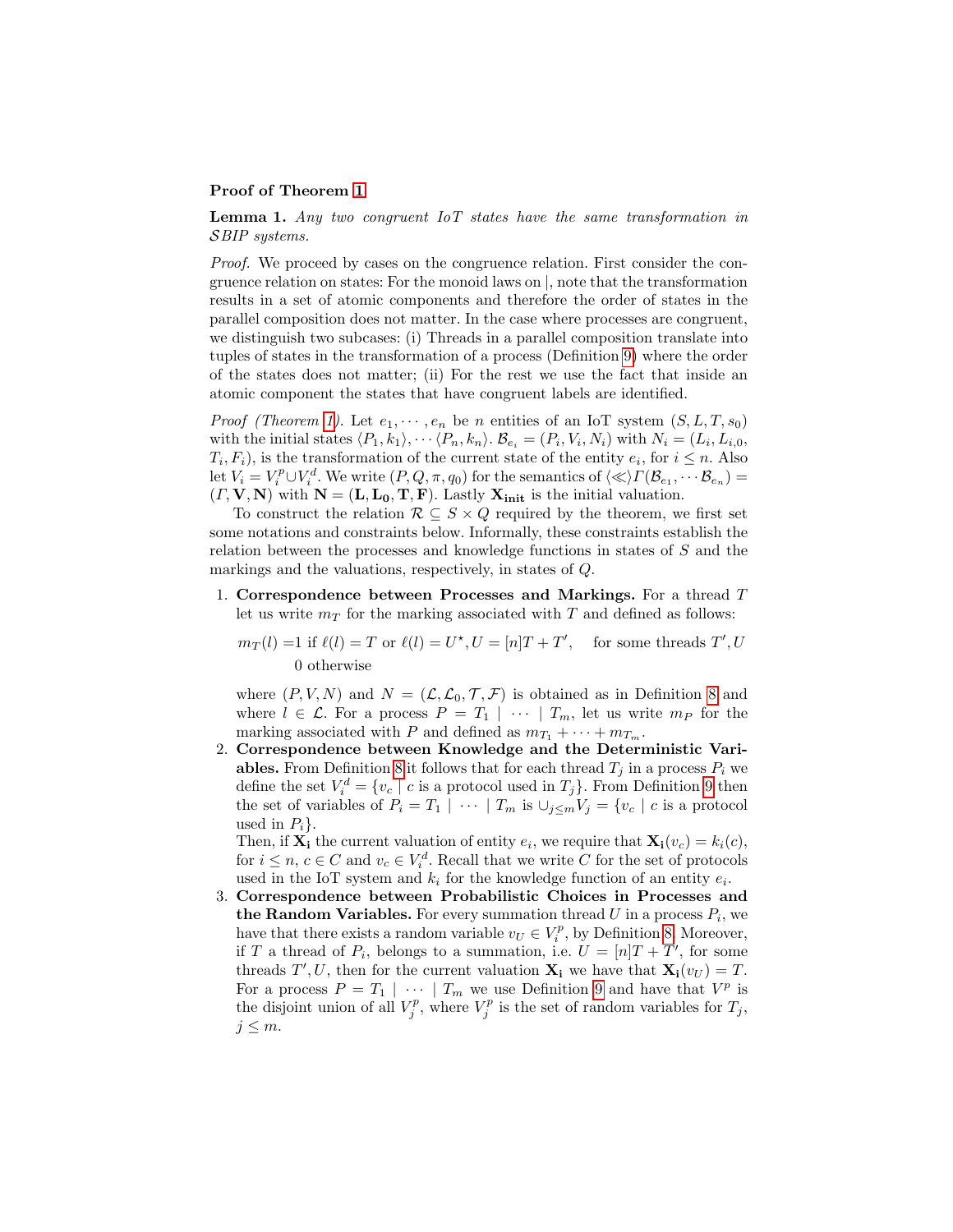We define the following relation between the states of  $S$  and the states of  $Q$ :

$$
\mathcal{R} = \{ (\langle P_1, k_1 \rangle \mid \cdots \mid \langle P_n, k_n \rangle, (m = m_{P_1} + \cdots m_{P_n}, \mathbf{X} = \mathbf{X}_1 \sqcup \cdots \sqcup \mathbf{X}_n)) \mid
$$
the conditions 1-3 above hold $\}.$ 

We show that  $\mathcal R$  is the relation required in Theorem [1.](#page-13-2) First we have to show that  $(s_0, q_0) \in \mathcal{R}$ .

We use Definition [8](#page-11-0) from which we have that  $\mathcal{L}_0 = \{l_T\}$  is the initial place in the transformation of a thread T. Then, by Definition [9,](#page-11-1)  $L_0 = \biguplus_{j \leq m} \mathcal{L}_0^j =$  $\bigcup_{j\leq m}\{l_{T_j}\}\$ is the initial set of places in the transformation of a process  $P =$  $T_1 \mid \cdots \mid T_m$ . From Definition [7](#page-10-2) it follows that  $\mathbf{L}_0 = \bigcup_{i \leq n} L_{0,i}$ . By Definition [5](#page-9-3) the initial marking in  $q_0 = (m_0, \mathbf{X_{init}})$  is defined as  $m_0(l) = 1 \iff l \in \mathbf{L}_0$  and 0 otherwise. Hence we can write  $m_0 = m_{P_1} + \cdots + m_{P_n}$ . This shows condition 1 of R.

From Definition [9](#page-11-1) we have that for each entity  $e_i$ ,  $\mathbf{X}_{init}(v_c) = k_i(c)$ , for all protocols c used by  $e_i$ . From Definition [7](#page-10-2) the set of variables of the composed  $\mathcal{B}_{e_i}$ components is the disjoint union  $V_i$ , i.e.  $\mathbf{V} = \biguplus_{i \leq n} V_i$ , in particular  $\mathbf{V}^d = \biguplus_{i \leq n} V_i^d$ . Then a valuation for  $V$  is the disjoint composition of the individual valuations for  $V_i$ , from which it follows the required decomposition of  $\mathbf{X}_{\text{init}}$  in  $q_0 = (m_0, \mathbf{X}_{\text{init}})$ . Therefore condition 2 of  $R$  holds. For condition 3 to hold suffices to note that there is no probabilistic choice made yet in any process and therefore there is no correspondence to show. We can take any initial valuation we want for the random variables.

Let us now suppose that  $(s, q) \in \mathcal{R}$  and that  $s \xrightarrow[l]{[n]} s'$ , for some label  $l \in L$ , some probability n and state  $q' \in Q$ . We have to show that there exists  $q' \in Q$ and  $q \stackrel{p}{\rightarrow} q' \in \pi$  with  $\mathbb{P}(q \stackrel{p}{\rightarrow} q') = n$  such that  $(s', q') \in \mathcal{R}$ . We reason by cases on the label *l* of the transition  $s \xrightarrow[l]{[n]} s'.$ 

– Let  $l = SR : v$  or  $l = LC : v$ ; then let  $e_1$  and  $e_2$  be the two communicating entities. Using Lemma [1](#page-20-0) we can rewrite the transition as follows:

$$
s = \langle P_1, k_1 \rangle \mid \langle P_2, k_2 \rangle \mid \langle P_3, k_3 \rangle \mid \dots \mid \langle P_n, k_n \rangle \stackrel{[1/m]}{\longrightarrow}
$$

$$
s' = \langle Q_1, k_1' \rangle \mid \langle Q_2, k_2' \rangle \mid \langle P_3, k_3 \rangle \mid \dots \mid \langle P_n, k_n \rangle
$$

where we can decompose  $P_1 \equiv_P a_1 \cdot T_1 \mid P'_1$  and  $P_2 \equiv_P a_2 \cdot T_2 \mid P'_2, Q_1 \equiv_P q_2 \cdot T_1$  $T_1 | P'_1$  and  $Q_2 \equiv_P T_2 | P'_2$ , again by Lemma [1](#page-20-0) and from the rules of Figure [2.](#page-4-0) Here we suppose w.l.o.g. that  $a_1$  and  $a_2$  are the two synchronizing actions in  $P_1$  and  $P_2$ , respectively. Also suppose w.l.o.g. that  $a_1$  is a send (or a leak) and that  $a_2$  is a receive (or a collect). Let c be the protocol used for the communication in case  $l = SR : v$ .

From  $(s, q) \in \mathcal{R}$  we have that  $q = (m_{P_1} + \cdots m_{P_n}, X_1 \sqcup \cdots \sqcup X_n)$  and that  $m_{P_i} = m_{a_i \cdot T_i} + m_{P'_i}$ , for  $i \leq 2$ . Also from condition 1 of  $\mathcal{R}, m_{a_i \cdot T_i} = \{l_i\}$ with either  $\ell(l_i) = a_i \cdot T_i$ , or  $\ell(l_i) = U_i^*$ , for some summation threads  $U_1, U_2$ .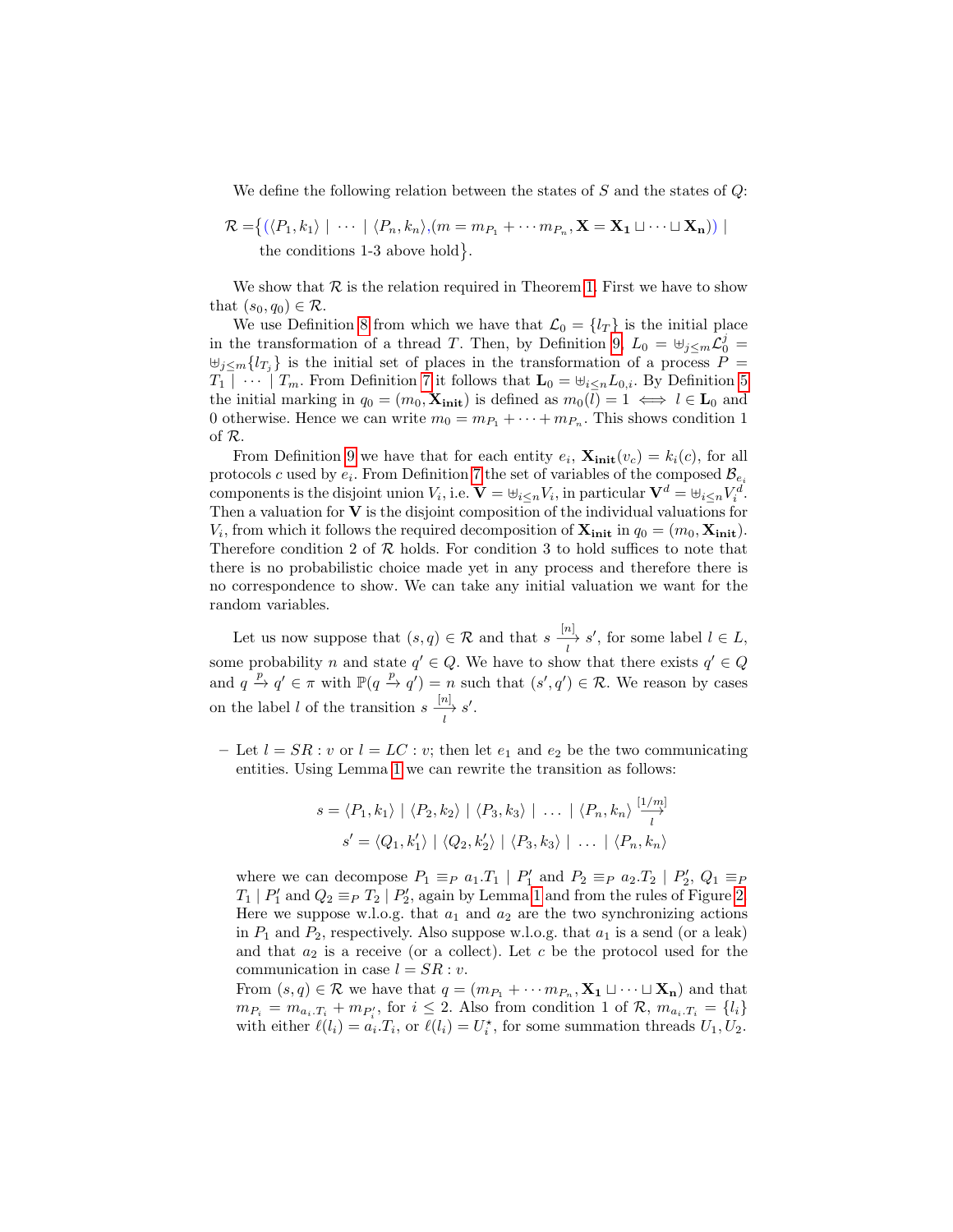- If  $\ell(l_1) = a_1 \cdot T_1$  then we use the transformation of Definition [8](#page-11-0) to show that there exists the place  $l'_1 \in L_1$ , with  $\ell(l'_1) = T_1$  and the transition  $t_1 = (\{l_{a_1,T_1}\},\langle a_1, g_1 = true, f_1\rangle, \{l_{T_1}\})$  in  $\mathcal{B}_1$ .
	- ∗ If  $\ell(l_2) = a_2.T_2$  then as above, there exists  $l'_2 \in L_2$ , with  $\ell(l'_2) = T_2$ and the transition  $t_2 = (\{l_{a_2,T_2}\}, \langle a_2, g_2 = \text{true}, f_2 \rangle, \{l_{T_1}\})$  in  $\mathcal{B}_2$ .
	- \*  $\ell(l_2) = U_2^*$ , with  $U_2 = [n_2]a_2 \cdot T_2 + U_2'$ , for some threads  $U_2, U_2'$ . As in the case above, from Definition [8](#page-11-0) we have that there exists the places  $l'_2 \in L_2$  with  $\ell(l'_2) = T_2$ . We also have, from condition 3 of  $\mathcal{R}$ that there exists a random variable  $v_{U_2} \in V_2^p$  with  $\mathbf{X}(v_{U_2}) = a_2 \cdot T_2$ . Moreover we have the transition  $t_2 = (\{l_{U_2^*}\}, \langle a_2, g_2 = (v_{U_2} =$  $a_2.T_2$ ,  $f_2$ ,  $\{l_{T_2}\}\$  in  $B_2$ .
- the other case is similar.

Note that in all cases above,  $f_i = \{v := v \mid v \in V^d\}$  with  $R_i^p = \emptyset, i \leq n$ . Using Definition [10](#page-12-1) we have that there exists an interaction  $\gamma = (\{a_1, a_2\}, G, F)$ such that

- If  $l = SR : v$  then  $G = (\exists x \in v_c^1 \text{ such that } x \in v_c^2)$  for  $v_c^1 \in V_1$  and  $v_c^2 \in V_2$ .
- If  $l = LC : v$  then  $G = true$ .

Also,  $F = \{v_{c'}^2 := v_{c'}^2 \cup \{v'\} \mid \text{protocol}(v') = c', v_{c'}^2 \in V_2\}$  for both  $l = SR : v$ and  $l = LC : v$ .

We now use Definition [7](#page-10-2) and have that there exists the transition

$$
\underline{T} = (\{l_1, l_2\}, \langle \gamma, g_1 \wedge g_2 \wedge G, (f_1 \sqcup f_2) \circ F \rangle, \{l'_1, l'_2\}) \in \mathbf{T}.
$$

We have to show that the guard  $g = g_1 \wedge g_2 \wedge G$  holds for the current valuation X:

- If  $g_1 = (v_{U_1} == a_1.T_1)$  then  $\mathbf{X}(g_1)$  holds from condition 3 of R; otherwise  $g_1 = true$ . We proceed similarly for  $g_2$ .
- If  $l = SR : v$  then  $G = (\exists x \in v_c^1 \text{ such that } x \in v_c^2)$  for  $v_c^1 \in V_1$  and  $v_c^2 \in V_2$ . From condition 2 of  $\mathcal{R}$  we have that  $\mathbf{X}(v_c^i) = k_i(c), i \leq n$ . Then the guard holds as it is the condition of rule SENDRECEIVE in Figure [2.](#page-4-0) If  $l = LC : v$  then  $G = true$ .

The transitions above are allowed to proceed by the priority order  $\ll$  (see Definition ??) only if there is no internal transition available. This is the case as ensured by the rule PARSTATE INTERACTION in Figure [2.](#page-4-0) Therefore, by Definition [5,](#page-9-3) there exists the transition

$$
q = (m_{P_1} + m_{P_2} + \cdots m_{P_n}, \mathbf{X_1} \sqcup \cdots \sqcup \mathbf{X_n}) \xrightarrow{\gamma} q' = (m', \mathbf{X}')
$$

where we have to show that conditions 1-3 of  $R$  hold. For condition 1 we have to show that  $m' = m_{Q_1} + m_{Q_2} + \cdots + m_{P_n}$ . Using Definition [5](#page-9-3) it follows that

$$
m'=m-\raisebox{.5ex}{\hspace{-0.5ex}\raisebox{.4ex}{\hspace{-0.5ex}}}\, \underline{T}+\underline{T}\raisebox{.4ex}{\hspace{-0.5ex}\raisebox{.4ex}{\hspace{-0.5ex}}}\, = m-\{l_1,l_2\}+\{l_1',l_2'\}.
$$

As  $\mathbf{L}_0 = \biguplus_{i \leq n} L_{0,i}$ , from Definition [7,](#page-10-2) it follows that

$$
m' = (m_{P_1} - \{l_1\} + \{l'_1\}) + (m_{P_2} - \{l_2\} + \{l'_2\}) + \cdots + m_{P_n}.
$$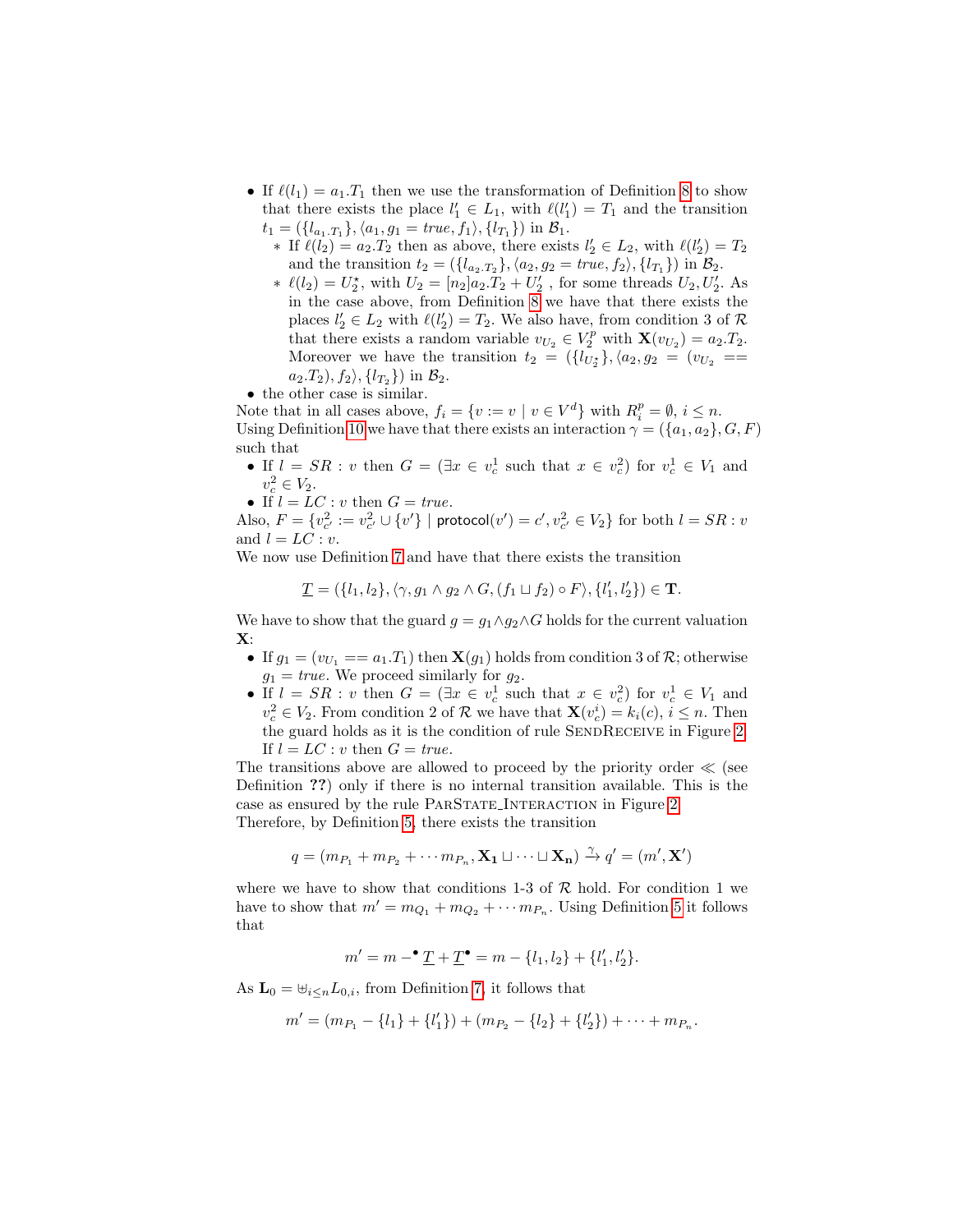Using condition 1 of  $\mathcal R$  on  $m_{P_1}$  and  $m_{P_2}$  we have that  $m_{P_1} - \{l_1\} + \{l'_1\} = m_{Q_1}$ and similarly for  $m_{Q_2}$ .

Let us now show condition 2, i.e.  $\mathbf{X}' = \mathbf{X}'_1 \sqcup \mathbf{X}'_2 \sqcup \cdots \sqcup \mathbf{X_n}$  and  $\mathbf{X}'_1(v_{c'}) = k'_i(c'),$  $i \leq 2$ . Using the function F above we have that  $\mathbf{X'_{i}}(v_{c'}) = \mathbf{X_{i}}(v_{c'}) \cup \{v\}$ . From rules SENDRECEIVE and LEAKCOLLECT we also get that  $k_i'(c') = k_i(c) \cup \{v\},$  $i \leq 2$ .

As  $R_1^p = R_2^p = \emptyset$  condition 3 is trivial.

Lastly, the two transitions have the same probability:  $|\textsf{Enabeled}(m; \mathbf{X})| = m$ by Lemma ??, and therefore  $\mathbb{P}(q \xrightarrow{p} q') = 1/m$ .

– Let  $l = \tau$ ; let  $e_1$  be the entity that triggers the internal transition. Using Lemma [1](#page-20-0) we can rewrite the states in the transition as follows:

$$
s = \langle P_1, k_1 \rangle \mid \langle P_2, k_2 \rangle \mid \langle P_3, k_3 \rangle \mid \dots \mid \langle P_n, k_n \rangle \frac{[n]}{l}
$$

$$
s' = \langle Q_1, k_1' \rangle \mid \langle P_2, k_2 \rangle \mid \langle P_3, k_3 \rangle \mid \dots \mid \langle P_n, k_n \rangle.
$$

There are two possibilities: either  $P_1 \equiv_P \sum_{i \in I_1} a_i \cdot T_i \mid P'_1$  where  $Q_1 = a_1 \cdot T_1$ w.l.o.g. or  $P_1 \equiv_P \tau.T_1 \mid P'_1$  with  $Q_1 = T_1$ . We write  $U = \sum_{i \in I_1} a_i.T_i$  or  $U = \tau \cdot T_1$  depending on which of the two cases we are.

From  $(s, q) \in \mathcal{R}$  we have that  $q = (m_{P_1} + \cdots m_{P_n}, X_1 \sqcup \cdots \sqcup X_n)$  and that  $m_{P_1} = \{l\} + m_{P'_1}, \ell(l) = U$ . We use the transformation of Definition [8](#page-11-0) to show that there exists the place  $l' \in L_1$  and the transition  $t = (\{l\}, \langle \tau, g =$ true,  $f$ , {l'}) in  $\mathcal{B}_1$ .

- If  $U = \sum_{i \in I_1} a_i T_i$  then  $\ell(l') = U^*$ ,  $f = \{v := v \mid v \in V_1^d\}$  and  $R^p =$  $\{v_U\}.$
- If  $U = \tau T_1$  then  $\ell(l') = T_1$ ,  $f = \{v := v \mid v \in V_1^d\}$  and  $R^p = \emptyset$ .

Using Definition [10](#page-12-1) we have that there exists an interaction  $\gamma = (\{\tau\}, G =$ *true*, *F*) with  $F = \{v := v \mid v \in V_1^d\}.$ 

From Definition [7](#page-10-2) there exists the transition

$$
\underline{T} = (\{l\}, \langle \gamma, g_1 \wedge G = \text{true}, f \circ F \rangle, \{l'\}) \in \mathbf{T}.
$$

The guard trivially holds and we obtain the transition

$$
q = (m_{P_1} + + \cdot \cdot \cdot m_{P_n}, \mathbf{X_1} \sqcup \cdot \cdot \cdot \sqcup \mathbf{X_n}) \xrightarrow{\gamma} q' = (m', \mathbf{X}')
$$

where we have to show that conditions 1-3 of  $R$  hold. As in the first case, condition 1 follows from  $m' = m - \{l\} + \{l'\} = m_{Q_1} + \cdots + m_{P_n}$ . Condition 2 trivially hold as the update functions  $f$  and  $F$  are the identity and therefore  ${\bf X_1}' = {\bf X_1}$ . Indeed the knowledge function of  $k_1$  is not modified by the rules Choice or Internal.

To show condition 3 we use Definition [8](#page-11-0) from which we have that there exists  $v_U \in V_1^p$ ,  $v_U \sim \mu$ , where  $\mu(a_1.T_1) = n_1$ . Then we can take  $\mathbf{X}'(v_U) =$  $a_1.T_1$ . We also this argument to show that the two transitions have the same probabilities: by Lemma ??,  $|\textsf{Enabled}(m; \mathbf{X})| = m$  and therefore  $\mathbb{P}(q \stackrel{p}{\longrightarrow}$  $q'$ ) = 1/m × n<sub>1</sub>.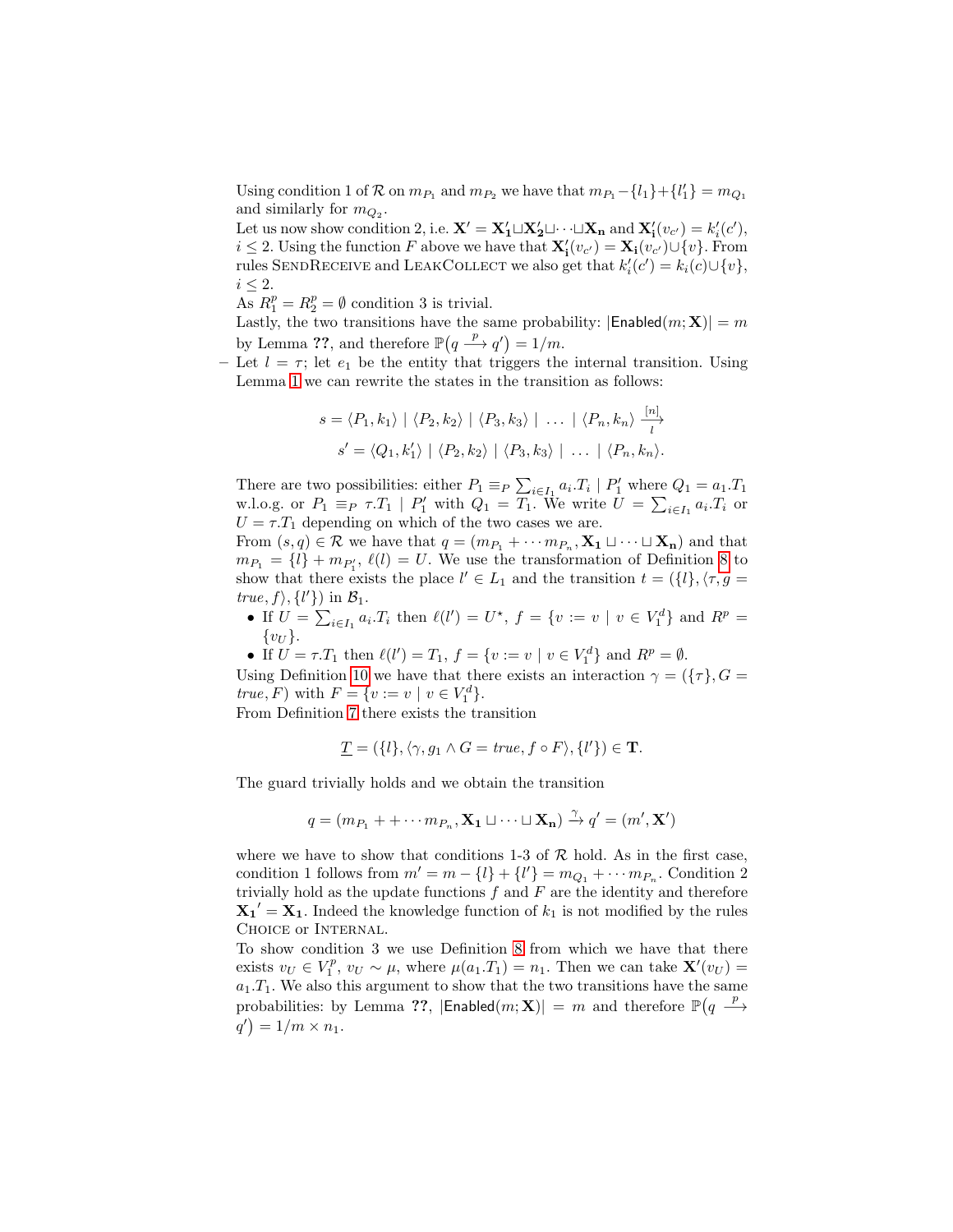Hereafter we prove the similarity of the IoT system to its corresponding SBIP model. Let us suppose that  $(q, s) \in \mathcal{R}$  and that  $q \stackrel{\gamma}{\longrightarrow} q'$ , for a transition labelled with  $\gamma$ , where  $q, q' \in Q$ . We have to show that there is a state  $s' \in S$ with  $s \xrightarrow[l]{[n]} s'$ , for some label  $l \in L$ , such that  $(s', q') \in \mathcal{R}$ . We define  $s =$  $\langle P_1, k_1 \rangle \mid \langle P_2, k_2 \rangle \mid \cdots \mid \langle P_n, k_n \rangle$ . Here we also reason by cases: whether the transition is an interaction between two components  $\mathcal{B}_{e_1}$  and  $\mathcal{B}_{e_2}$  or an internal transition.

– We consider the communication is an interaction  $\gamma = (\{a_1, a_2\}, G, F)$  between  $\mathcal{B}_{e_1}$  and  $\mathcal{B}_{e_2}$ :

$$
q = (m_{P_1} + m_{P_2} + \cdots + m_{P_n}, \mathbf{X_1} \sqcup \mathbf{X_2} \sqcup \cdots \sqcup \mathbf{X_n}) \stackrel{\gamma}{\longrightarrow} q' = (m', \mathbf{X}')
$$

As it is an interaction between two entities, from Definition [7](#page-10-2) we have that there exists the transitions  $t_i = (m_i, \langle p_i, g_i, f_i \rangle, m'_i) \in T_i$ , for  $i \in \{1, 2\}$ . From the Definition [10,](#page-12-1)  $m_i = m_{P_i}$ ,  $p_i = a_i$ ,  $g_i = true$  and  $f_i$  are the constant update functions. From  $(q, s) \in \mathcal{R}$  we have that  $m_{P_1} = m_{a_1 \cdot T_1} + m_{P'_1}, m_{P_2} =$  $m_{a_2.T_2} + m_{P'_2}$  with  $P_1 = a_1.T_1 \mid P'_1$  and  $P_2 = a_2.T_2 \mid P'_2$ . Moreover, from the Definition [5](#page-9-3) there exists the transition

$$
\underline{T} = (m_{P_1} + m_{P_2}, \langle \{a_1, a_2\}, g_1 \wedge g_2 \wedge G, (f_1 \sqcup f_2) \circ F \rangle, m_{Q_1} + m_{Q_2}) \in \mathbf{T}
$$

with  $m_{Q_1} = m_{T_1} + m_{P'_1}, m_{Q_2} = m_{T_2} + m_{P'_2}.$ 

We distinguish between the two types of interactions:

•  $a_1 = e_1 \frac{c}{v}$ ,  $e_2$  and there exists  $a_2 \in$  Actions such that  $a_2 = e_2 \stackrel{c}{\leftarrow} e_1$ ,

• or  $a_1 = e_1 \longrightarrow e_2$  and there exists  $a_2 \in$  Actions such that  $a_2 = e_2 \leftarrow e_1$ Following the Definition [10](#page-12-1) we have the following guards:

• if  $G = (\exists x \in v_c^1 \text{ such that } x \in v_c^2)$  for  $v_c^1 \in V_1$  and  $v_c^2 \in V_2$  then  $l = SR$ • if  $G = true$  then  $l = LC$ 

We can then apply the rules SENDRECEIVE or LEAKCOLLECT from Figure [2.](#page-4-0) Hence we derive an interaction between  $e_1$  and  $e_2$  exists for which we have to show that conditions 1-3 of  $R$  hols.

$$
s = \langle P_1, k_1 \rangle \mid \langle P_2, k_2 \rangle \mid \ldots \mid \langle P_n, k_n \rangle \frac{[n]}{l}
$$

$$
s' = \langle Q_1, k_1' \rangle \mid \langle Q_2, k_2' \rangle \mid \ldots \mid \langle P_n, k_n \rangle.
$$

From above, it follows that  $m' = m_{Q_1} + m_{Q_2} + \cdots + m_{P_n}$ , which is the first condition of R.

In the interaction  $\gamma$ , we apply the update function  $F = \{v_{c'}^2 := v_{c'}^2 \cup$  $\{v'\}\ \$  protocol $(v') = c', v_{c'}^2 \in V_2\}$  for both  $l = SR : v$  and  $l = LC : v$ , then  $\mathbf{X}'_i(v_{c'}) = \mathbf{X}_i(v_c) \cup \{v\}$ . Therefore we can write  $\mathbf{X}' = \mathbf{X}'_1 \sqcup \mathbf{X}'_2 \cdots \mathbf{X}_n$ . With the interaction  $s \frac{[n]}{l} s'$ , we apply rules SENDRECEIVE or LEAKCOL-LECT from Figure [2](#page-4-0) where  $k_i'(c') = k_i(c) \cup \{v\}$ . Hence the condition 2 hols, i.e.  $\mathbf{X}'_i(v_{c'}) = k'_i(c')$ . With the execution of the  $\gamma$  interaction, the probabilistic